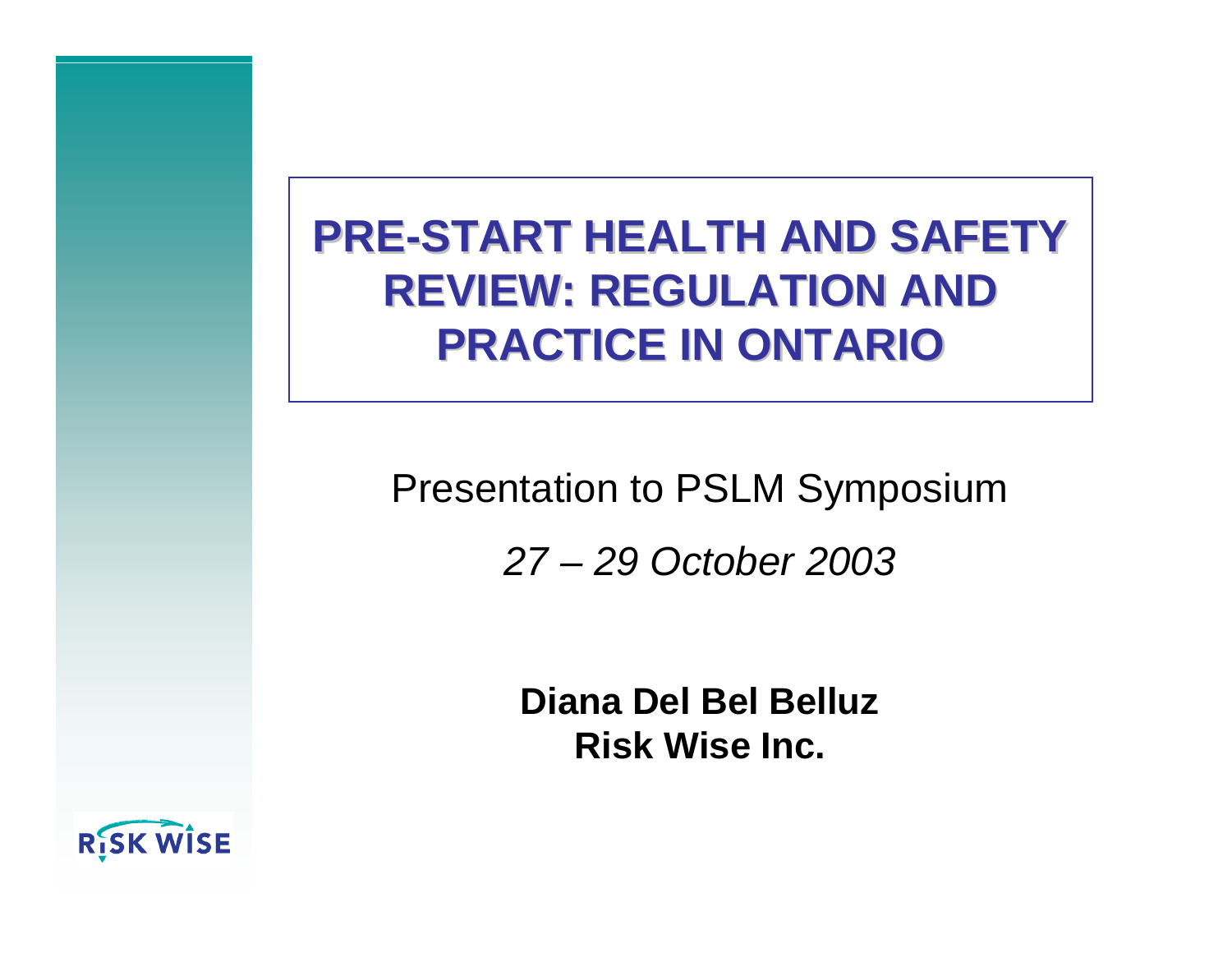### **Overview**

- Background
- The Regulation
- Due Diligence for Engineers who Conduct Pre-Start Health and Safety Reviews
- The Link Between the PSR and PSLM

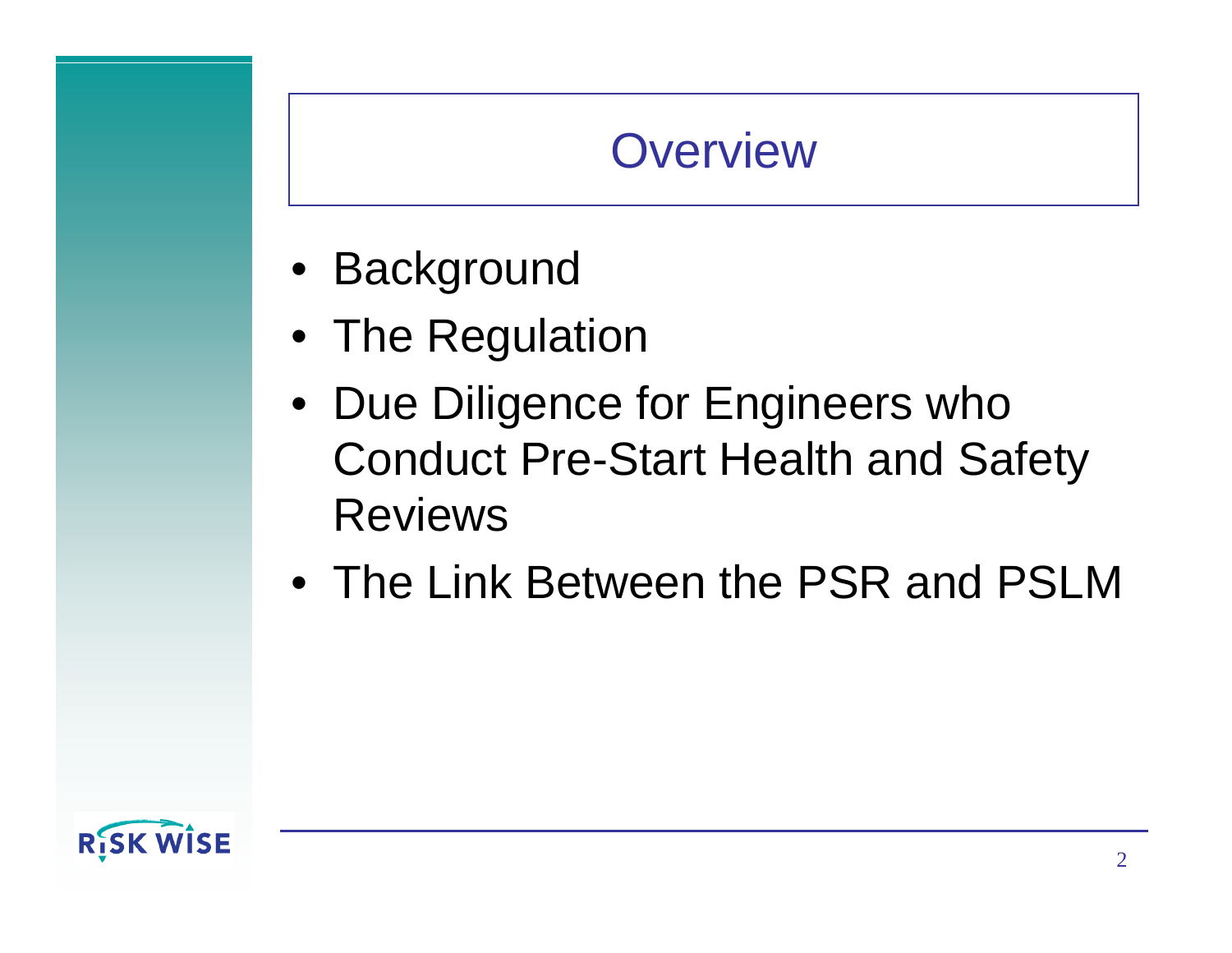# Evolution of PSR (Section 7)

#### **Pre-1997**

- • Required plans regarding changes to and within the premises to be submitted to MOL for approval
- •Resulted in long delays
- •Questions were raised by private interests

#### **1997-2000**

- •Process was privatized
- • Owners/lessees of certain hazardous processes had to obtain a report called a Pre-Development Review (PDR) from a P.Eng.
- • Report basically stated the equipment complied with requirements of the OHSA
- • Provisions were found to be too vague, too difficult to enforce
- •Partners went back to the drawing board

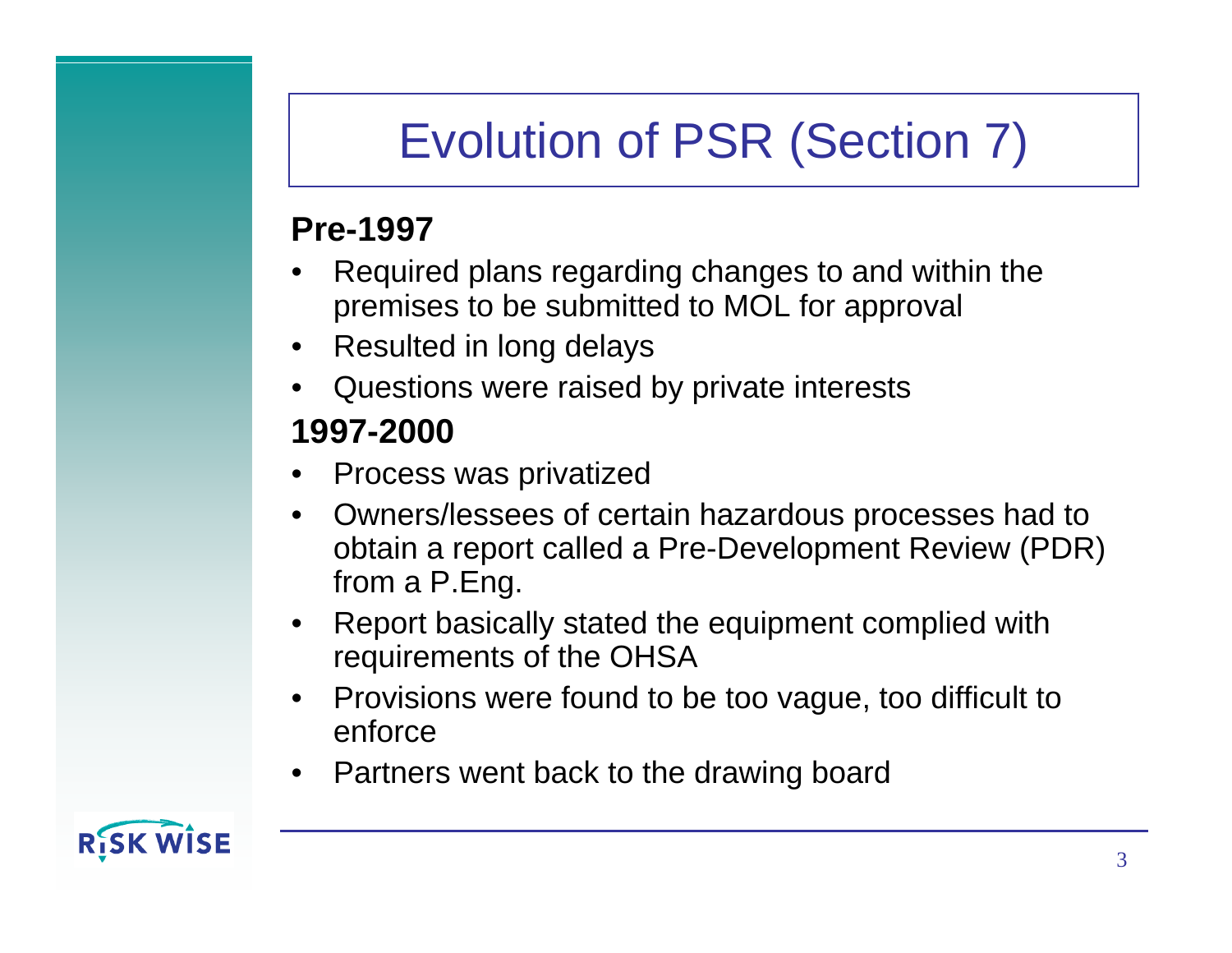# **Background**

• In October 2000, the Province of Ontario brought in a new regulation under the Occupational Health and Safety Act that requires owners, lessees, or employers to obtain a Pre-Start Health and Safety Review (PSR) by a Professional Engineer **before** performing work with a new or modified device, process or structure

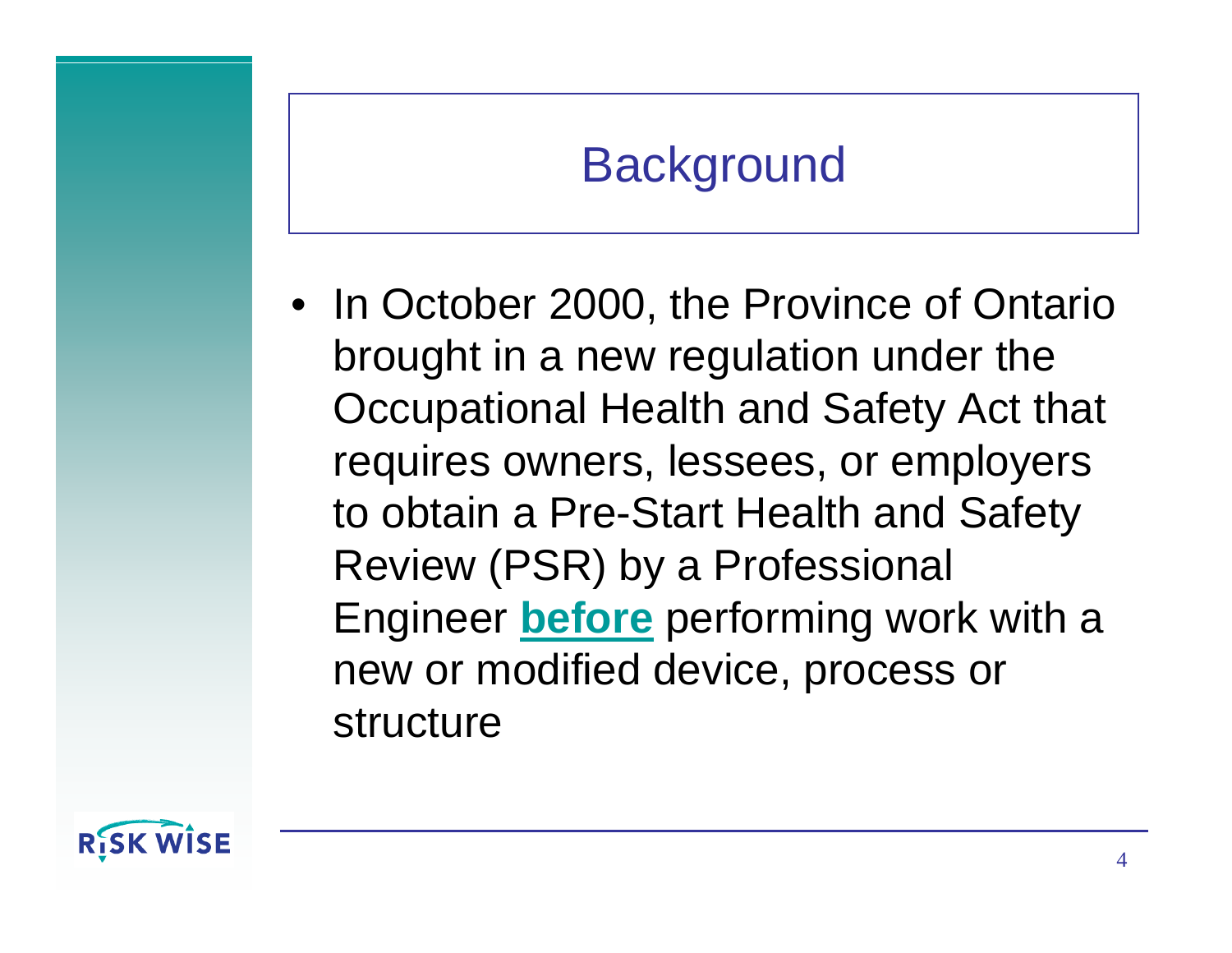# PSR is required for selected sections of existing regulations

- •Flammable liquids
- • Safeguarding devices that signal the apparatus to stop; mechanical or electrical interlocks
- •Racks and stacking structures
- •Process involving risk of ignition
- •Dust collectors involving risk of ignition
- •Molten metals
- • Lifting device, traveling crane, automobile hoist
- • Substance that may result in the overexposure of a worker

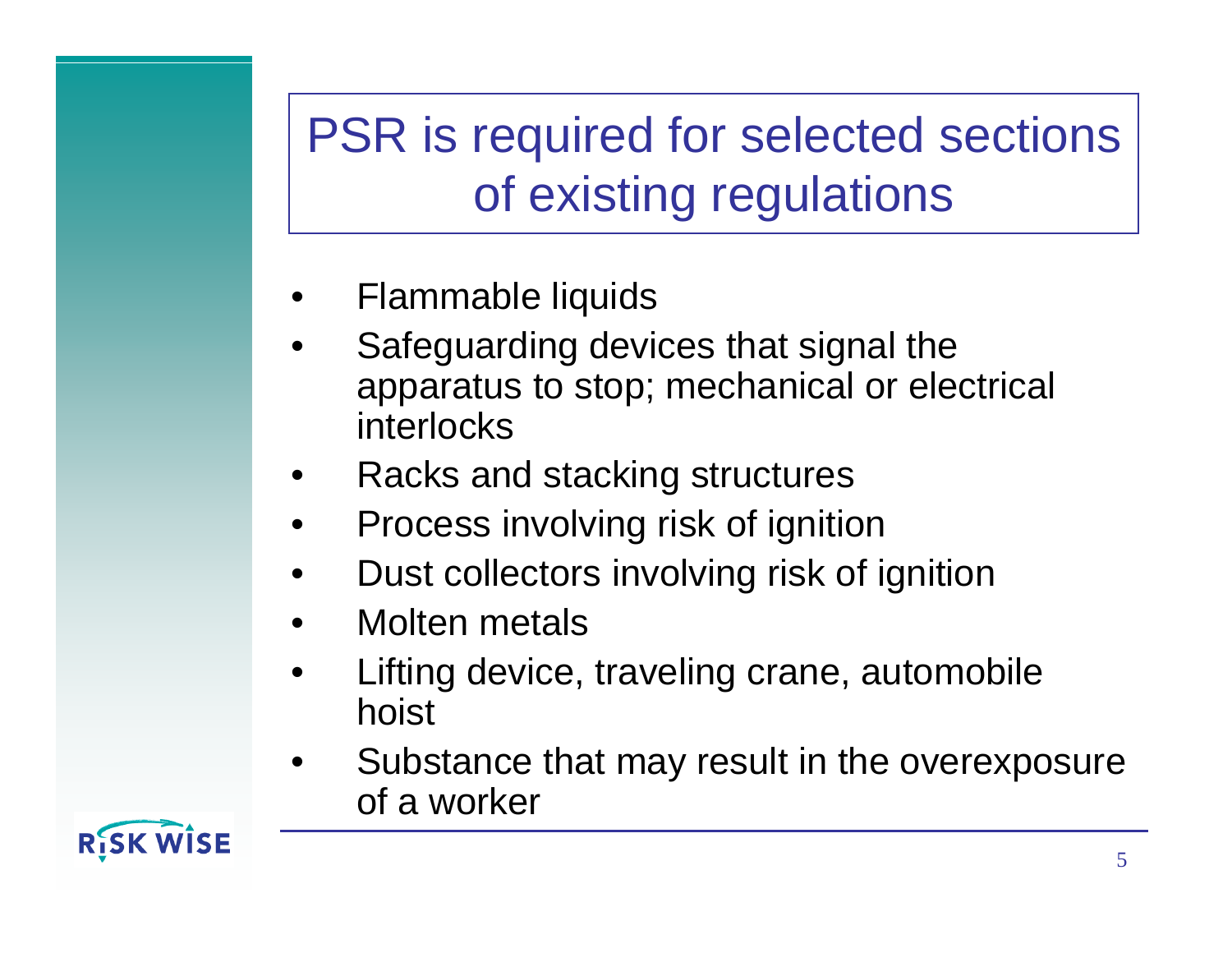22(1) Describes containers

(2) Describes facility

*(3) 235 l in 23 l containers*

 (4) Describes mechanical/electrical requirements of area

#### **1**

Flammable liquids are located or dispensed in a building, room or area.

Reg. S  $22(1)$ ,  $(2)$  &  $(4)$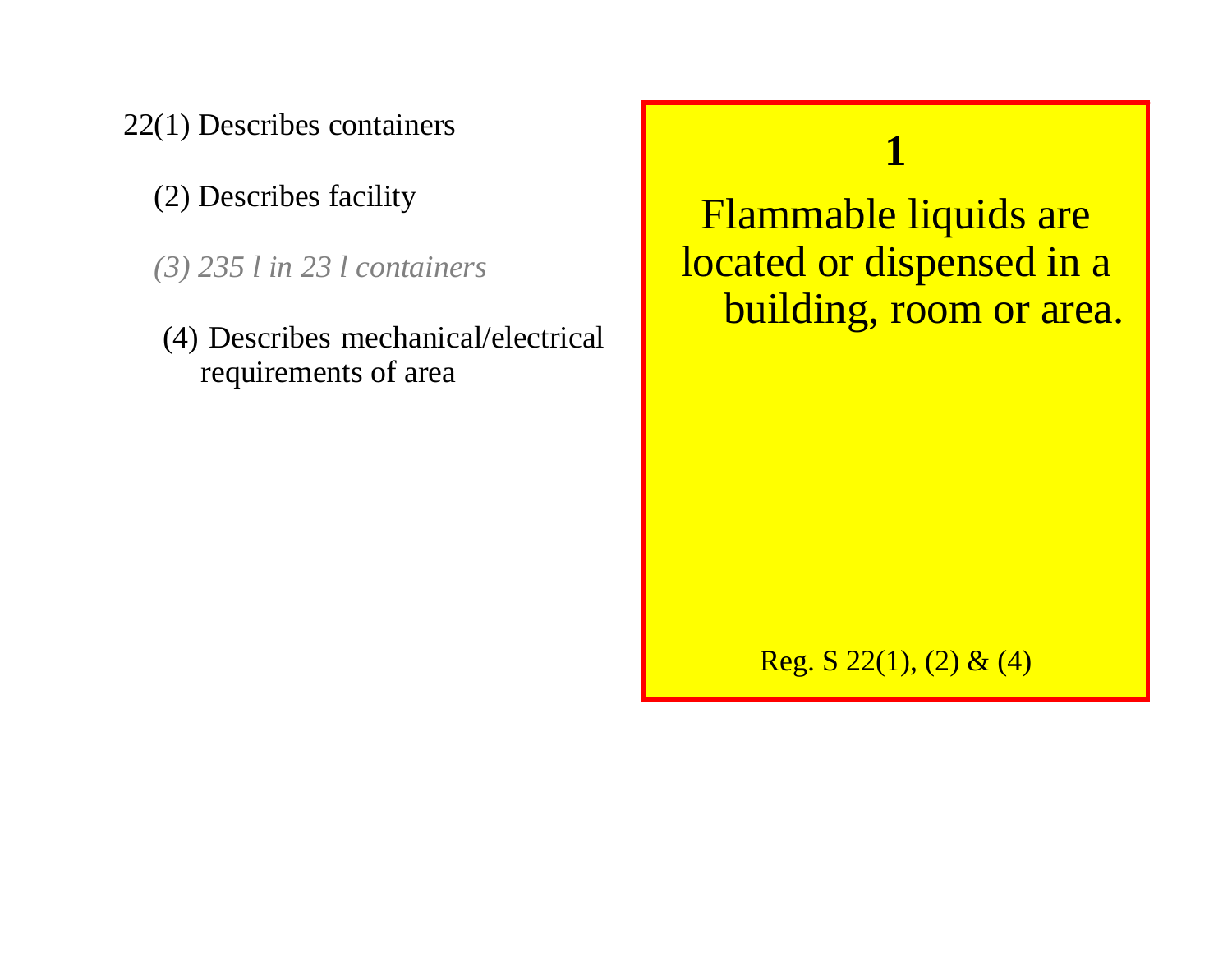24. Access

25. Nip

26. Waste stock

*27. E Stop*

#### 28.Operating Control

•

*29. Grinding wheel*

*30.Grinding wheel work rest*

- 31. Interlocking device<br>for centrifuge
- 32. Locking device for mill/dryer

# *33. Warning devices for conveyors for conveyors*

Any of the following are used as protective elements in connection with an apparatus:

**2**

 Safeguarding device that signals apparatus to stop including but not limited to safety light curtains and screens, area scanning safeguarding systems, radio frequency systems and capacitance safeguarding systems, safety mat systems, two-hand control systems. Twohand tripping systems and single or multiple beam systems.

ii) Barrier guards that use interlocking mechanical or electrical safeguarding devices.

Safeguarding – safety measures consisting of the use of specific technical means called safeguards (guards, safety devices), to protect persons from hazards which cannot reasonably be removed or sufficiently limited by design. ISO 12100-1 / EN292-1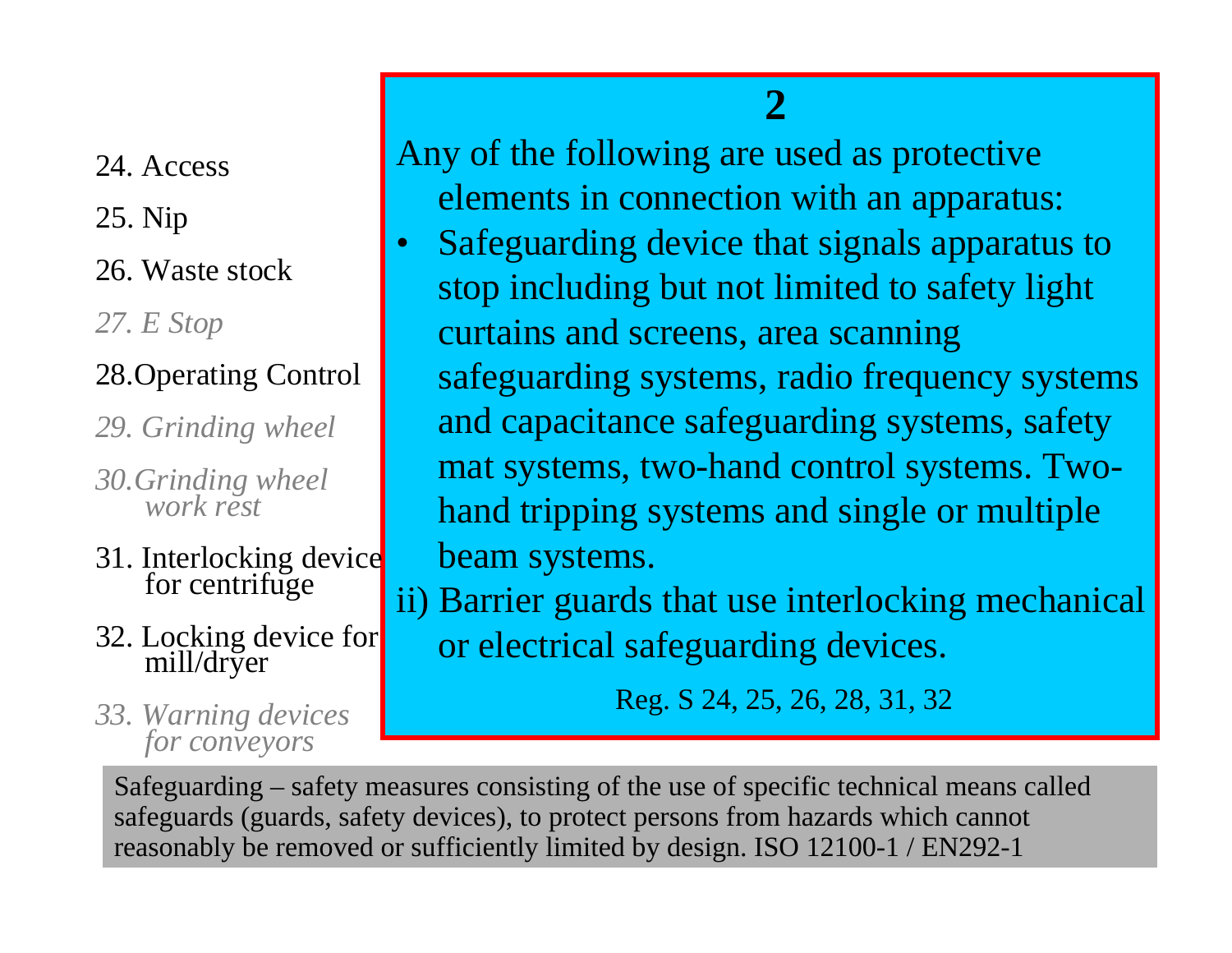#### **45**. Material, articles or things,

- *(a) required to be lifted, carried or moved, shall be lifted, carried or moved in such a way and with such precautions and safeguards, including protective clothing, guards or other precautions as will ensure that the lifting, carrying or moving of the material, articles or things does not endanger the safety of any worker;*
- (b) shall be transported, placed or stored so that the material, articles or things,
	- (i) will not tip, collapse or fall, and
		- (ii) can be removed or withdrawn without endangering the safety of any worker; and
- *(c) to be removed from a storage area, pile or rack, shall be removed in a manner that will not endanger the safety of any worker.*

3Material articles or things are placed or stored on structure that is a rack orstacking structure

Reg. S 45(b)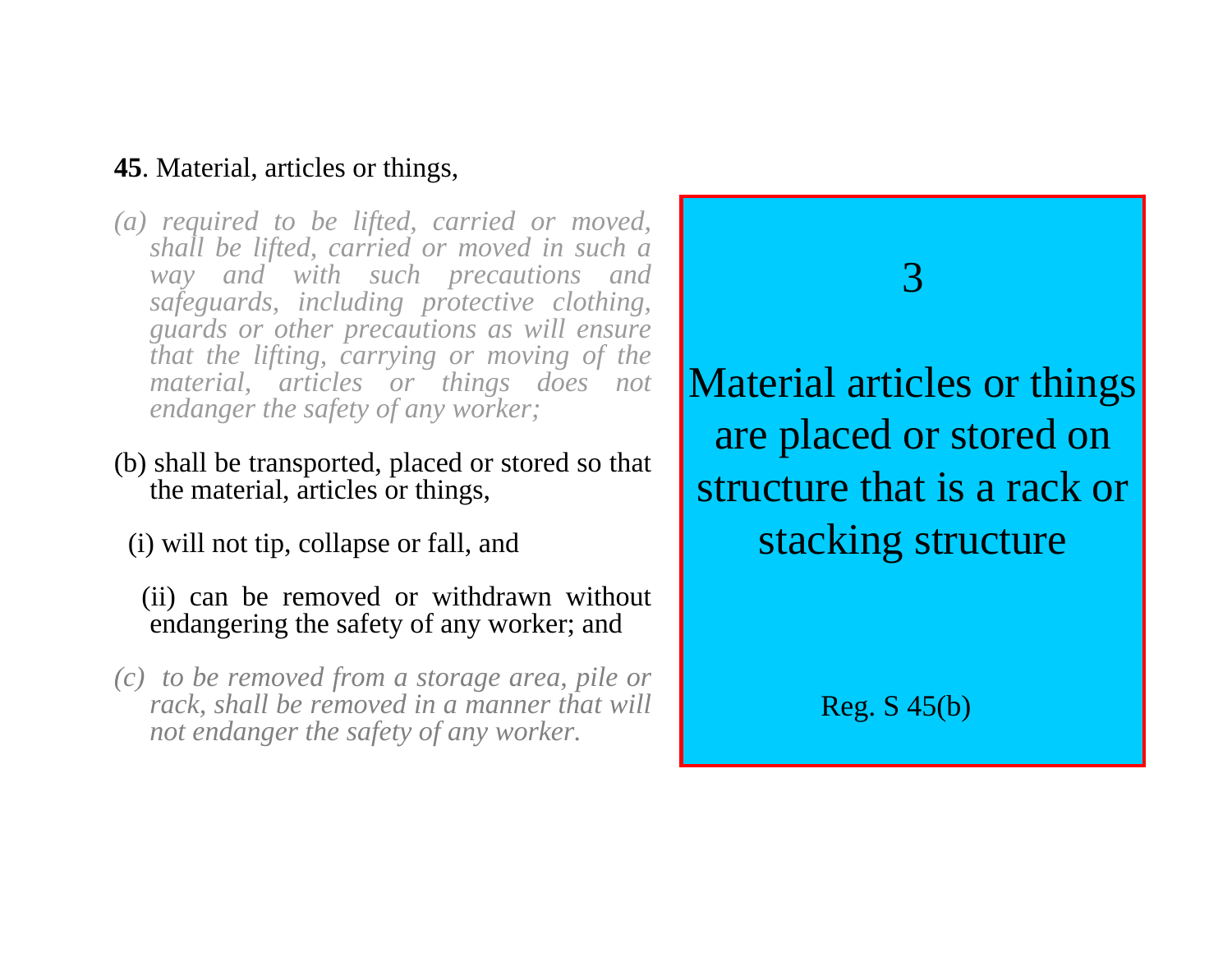- **63.** A process that is likely to produce a gas, vapour, dust or fume, to such an extent as to be capable of forming an explosive mixture with air shall be carried out in an area which has provision for safe disposal by burning under controlled conditions or in an area which,
- (a) is isolated from other operations;
- (b) has a system of ventilation adequate to ensure that the gas, vapour, dust or fume does not reach a hazardous concentration;
- (c) has no potential sources of ignition;
- (d) has provision for explosion venting; and
- (e) has, where applicable, baffles, chokes or dampers to reduce the effects of any explosion.

**4** process as per section 7

A process involves a risk of ignition or explosion that creates a condition ofimminent hazard to aperson's health or safety.

Reg. S63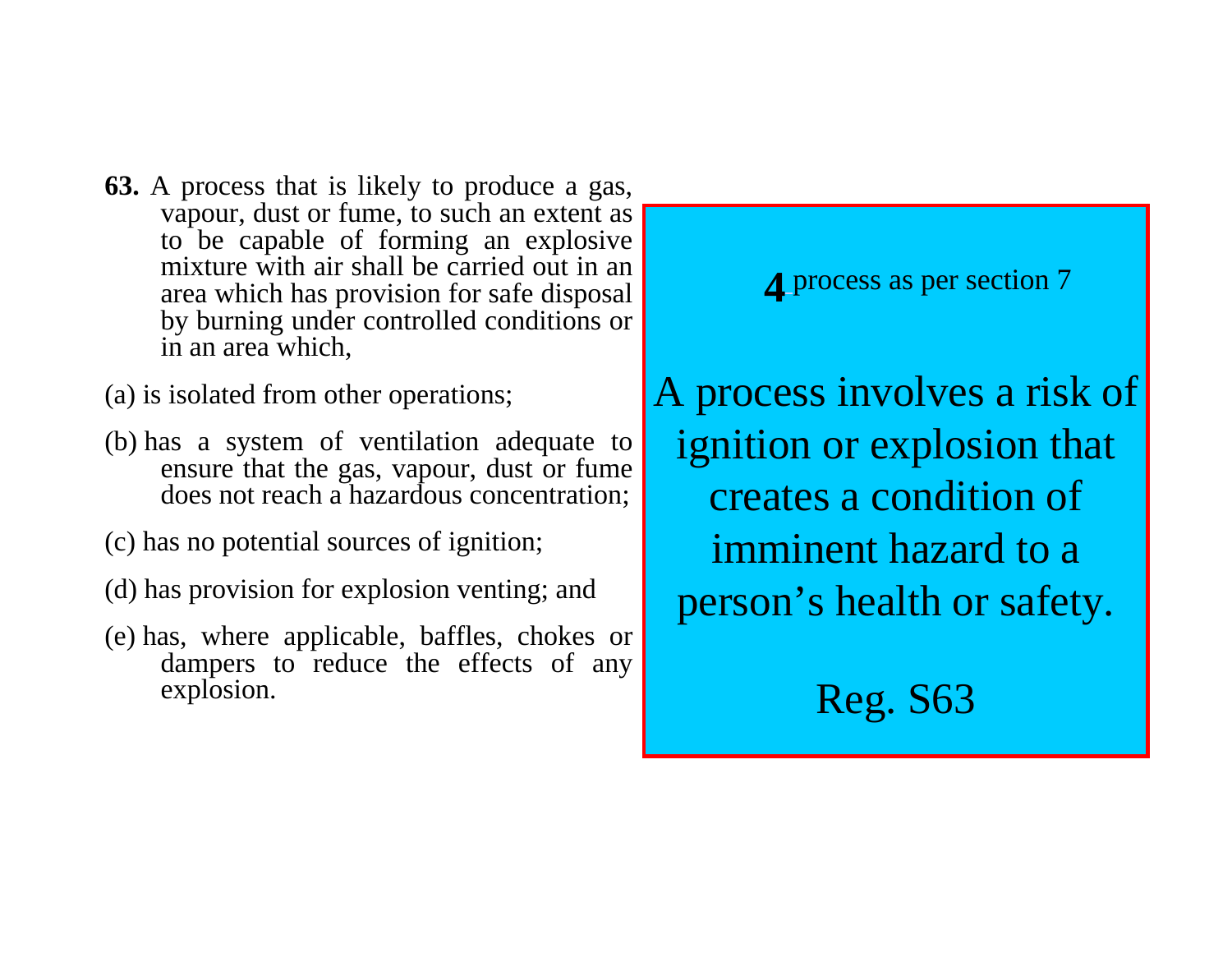65.(1) Subject to subsection (2), a collector that collects aluminum, magnesium or other fine dust of an easily ignitable nature shall be located,

(a) outdoors; or

(b) in a room used solely for the housing of dust collecting equipment which is,

(i) separated from the rest of the building by a dust- tight partition having a minimum fire resistance rating of one hour, and

(ii) constructed to provide explosion venting to the outdoors.

(2) Subsection (1) does not apply to a collector,

(a) that uses an inert liquid as a medium to collect dust;

(b) that is used for a woodworking operation other than wood flour manufacturing and having less than 0.47 cubic metres per second capacity;

(c) that will safety contain explosions; or

(d) that will resist explosions and is equipped with effective explosion venting to the outdoors.

**5**

Dust Collector involving risk of ignition creating a condition ofimminent hazard

Reg. 65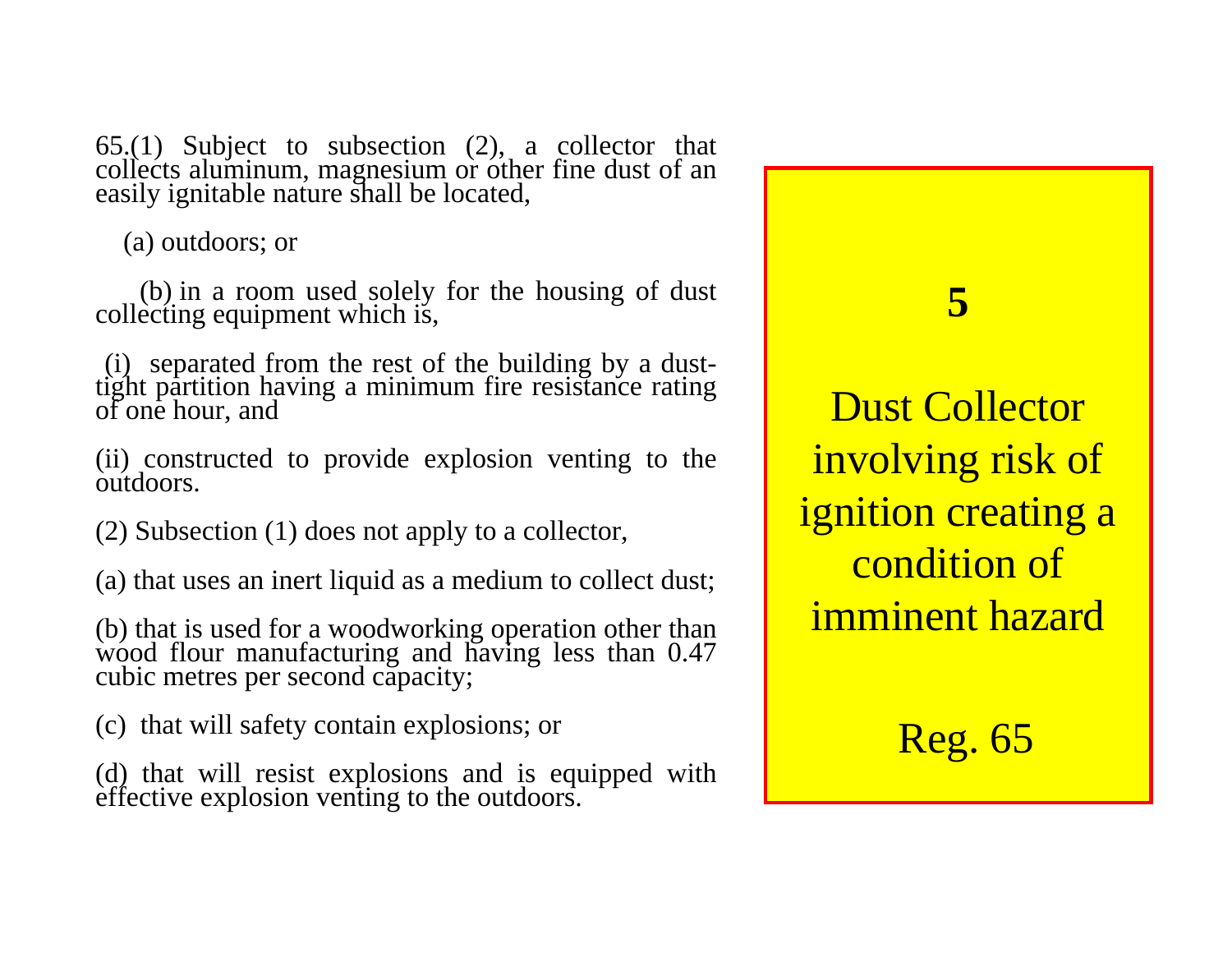**Section 87.1, Section 87.2, Section 87.6, Section 97,**

**Section 87.3, Molten metal, spill prevention Section 87.4, Molten metal, adequate egress provision Section 87.5, Molten metal, location provisions Section 88, Molten metal, maintenance, space requirements Section 89, Molten metal, marking for gangways Section 90, Molten metal, gangway minimum width Section 91, Molten metal, pouring aisle minimum width, Table Section 92, Molten metal, poured from crane etc, requirements Section 93, Molten metal, handling requirements Section 94, Molten metal, gangway, general requirements Section 95, Molten metal, cupola specification Section 96, Molten metal, cupola bottom specifications Section 98, Molten metal, breaking a vessel open before charging Section 99, Molten metal, breaking castings, shield for Section 100, Molten metal, container requirement Section 101, Molten metal, moisture near melting unit, prevention Section 102, Molten metal, where handled, floor specifications**

Factory produces aluminium or steel oris a foundry that melt materials or handlesmolten material

**6**

Reg. S 87.3, 87.4, 87.5, 88, 90(1), (2), (3), 91, 92, 94, 95, 96, 99, 101, 102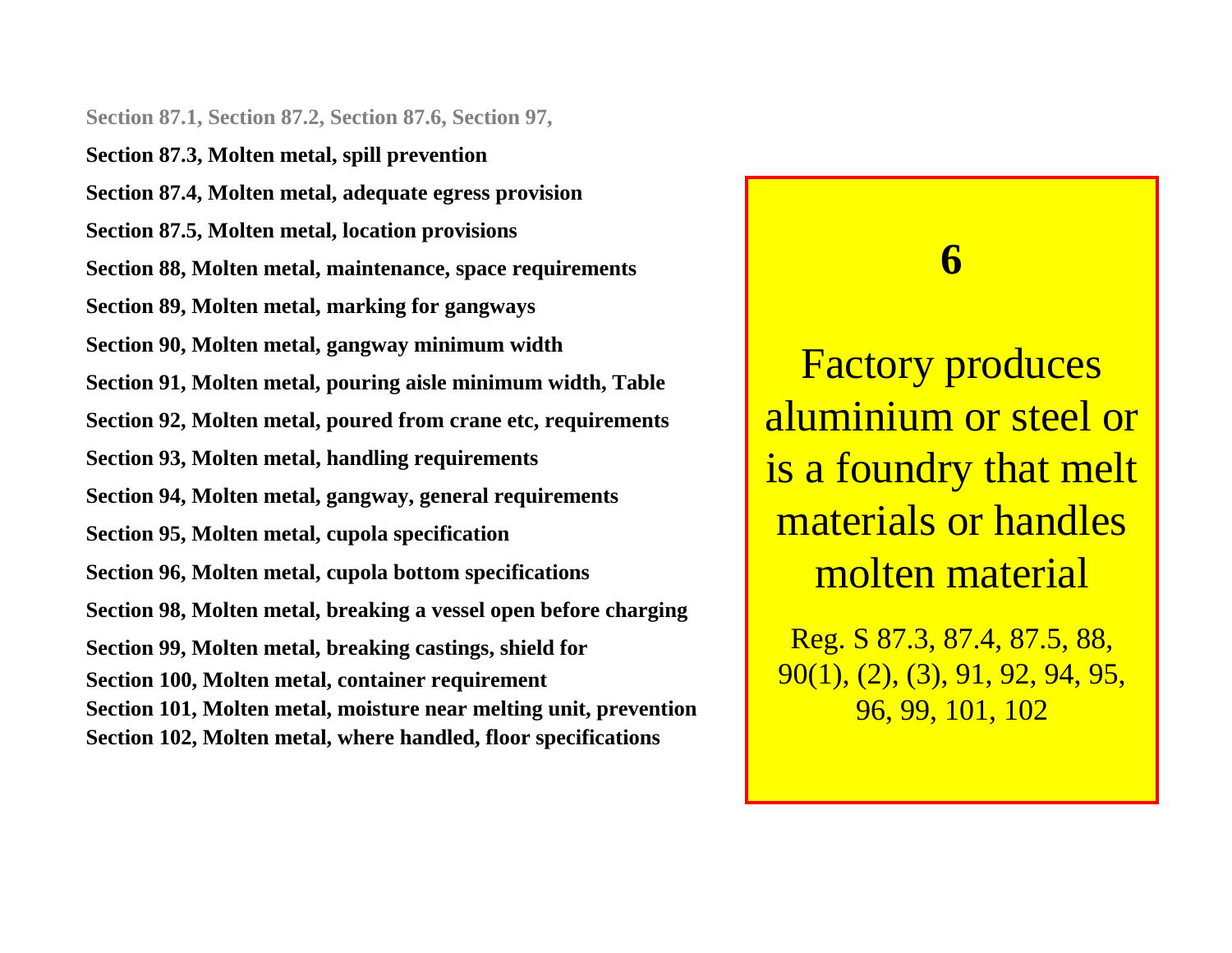**51.(1) A lifting device shall,**

 **(a) be so constructed, of such strength and be equipped with suitable ropes, chains,**

**(b) be thoroughly examined by a competent person**

**(c) be plainly marked with ……………….**

**(d) have a cab, screen, canopy guard or other……**

**(e) when it is a pneumatic or hydraulic hoist ……**

**(2) A lifting device shall be operated,**

**(a) only by,**

**(b) in such a way that,**

**(3) Sub clause (2)(b)(iii) does not apply to,**

**(4) Hoisting controls operated from other than a cab or cage shall,……**

#### **(5) Where a lifting device is equipped with limit switches, the switches shall, ……..**

*52. A crane, lift truck or similar equipment shall be used to support, raise or lower a worker only when, ..*

**53. Where a travelling crane is operated on a crane, there shall be,**

**(a) rail stops or bumpers extending at least ……**

**(b) similar rail stops at the ends of the crane bridge.**

**7**The construction, addition, installation or modification*relates* to a lifting devices, travelling crane or automobilehoistReg. S 51, 53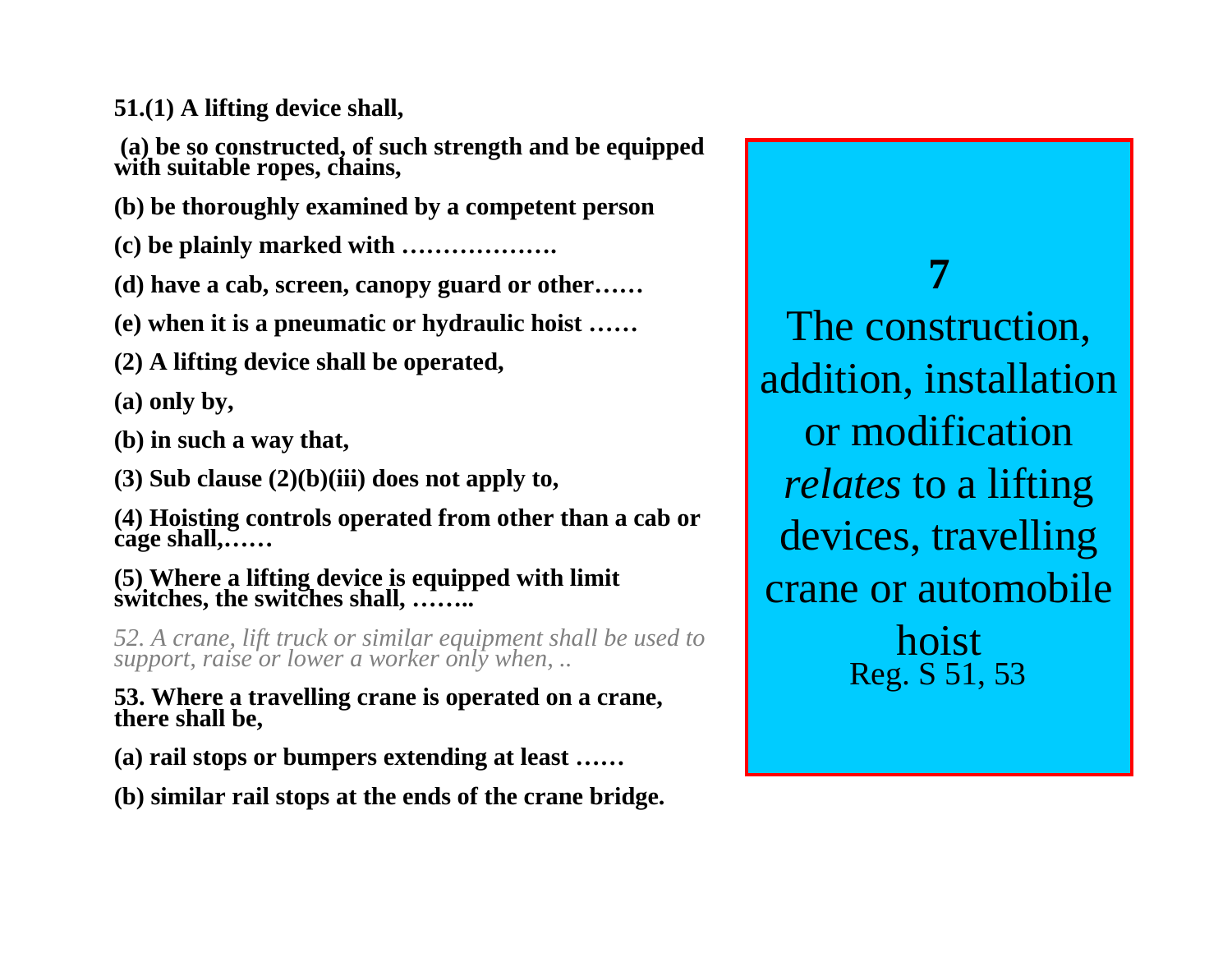127

128 (1)

.

.

 $(2)$ 

• be free from contamination with any ...

• ,

- enter in such a manner so as,
- to prevent blowing settled dust into .
- prevent interference with exhaust
- not cause undue drafts

(3) The discharge of any air from any exhaust shall be in such a manner as toprevent the return of contaminants to any workplace

**8** process as per section 7

A process uses or produces a substance that may result in the exposure of a worker in excess of any occupational exposure limit set out in following Regulations: 833 [Control of Exposure to Biological and Chemical Agents], 835 [Acrylonitrile], 836 [Arsenic], 837 [Asbestos], 838 **[Asbestos on Construction Sites and in** Buildings and Repair Operations], 839 [Benzene], 840 [Coke Oven Emissions], 841 [Ethylene Oxide], 842 [Isocyanates], 843 [Lead], 844 [Mercury], 845 [Silica] or 846 [Vinyl Chloride]

127, 128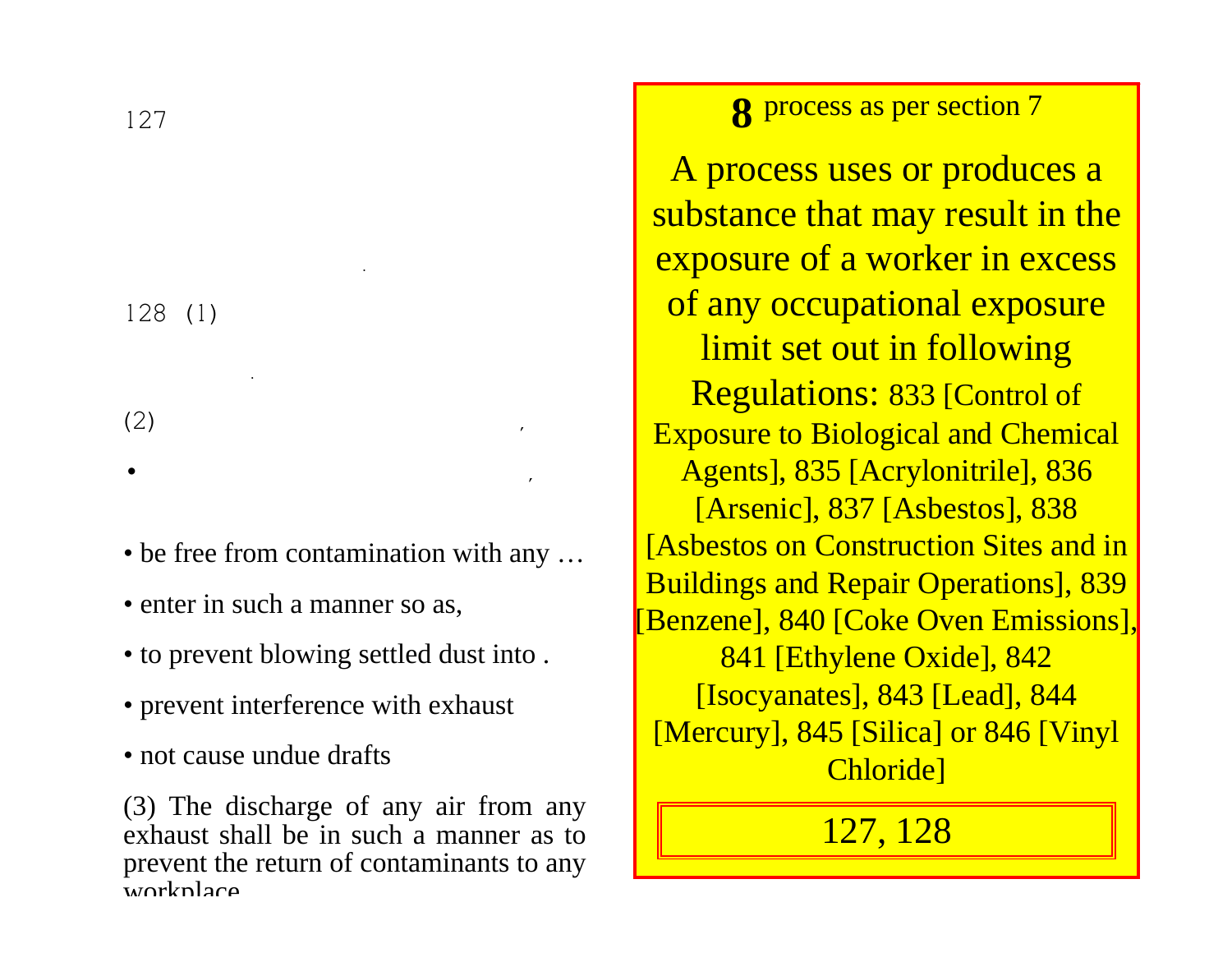# To Whom Does the Regulation Apply?

- It applies to every Ontario employer who operates a factory (as defined in the OHSA)
- It does not apply to construction sites, mines, mining plants, or logging operations

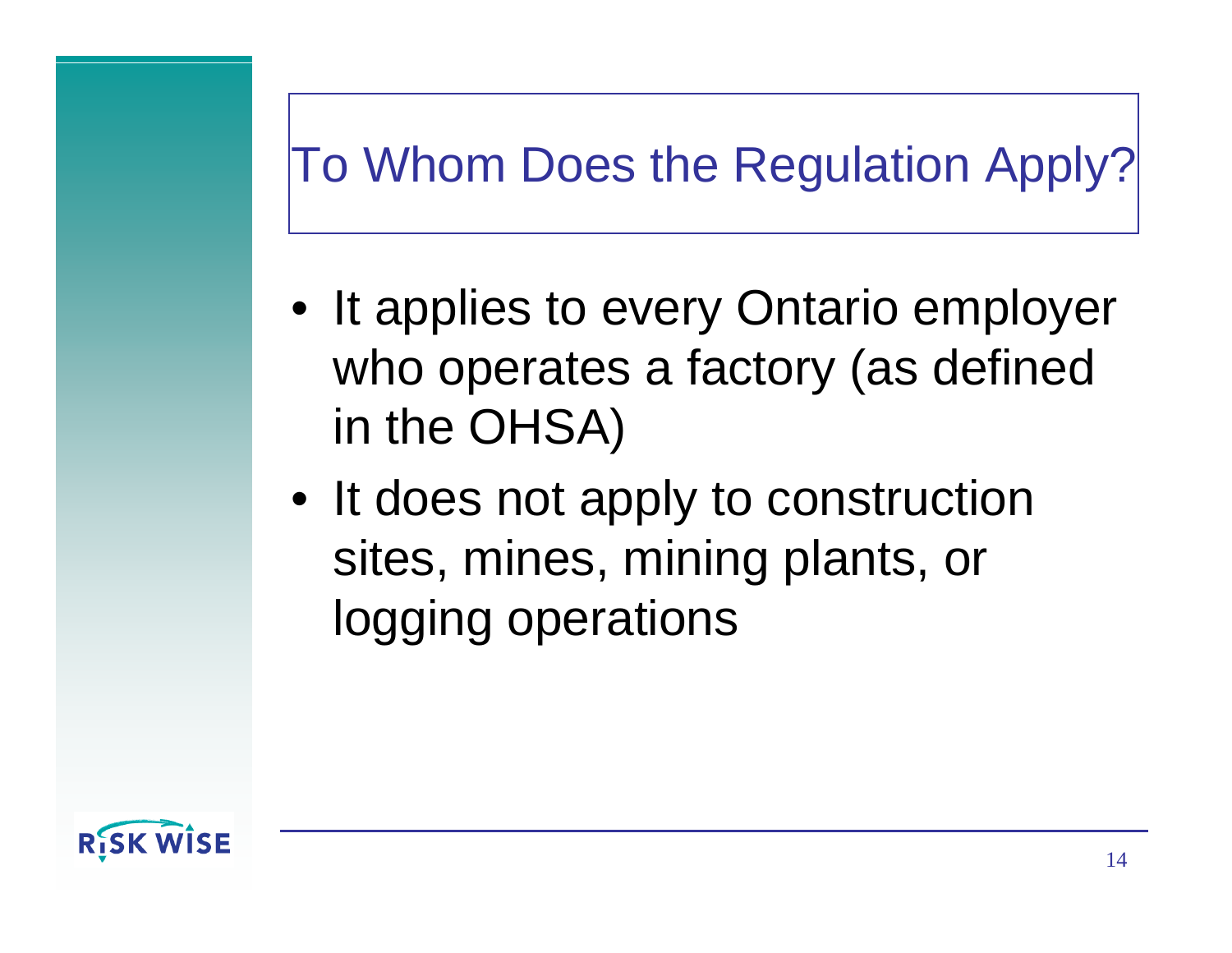### When Is a PSR Required?

- • **new** apparatus, structure or protective element constructed, added or installed or a new process to be used.
- • **existing** apparatus, structure, protective element or process is to be modified and one of the following steps must be taken to obtain compliance with the Table:
- –**1.** new or modified eng. controls are used;
- –**2.** other new or modified measures are used;
- **Holland 3.** a combination (1) & (2) is used.
- • But, PSR is **not** required where an apparatus, structure, protective element is "reconstructed ,, after maintenance has been performed.

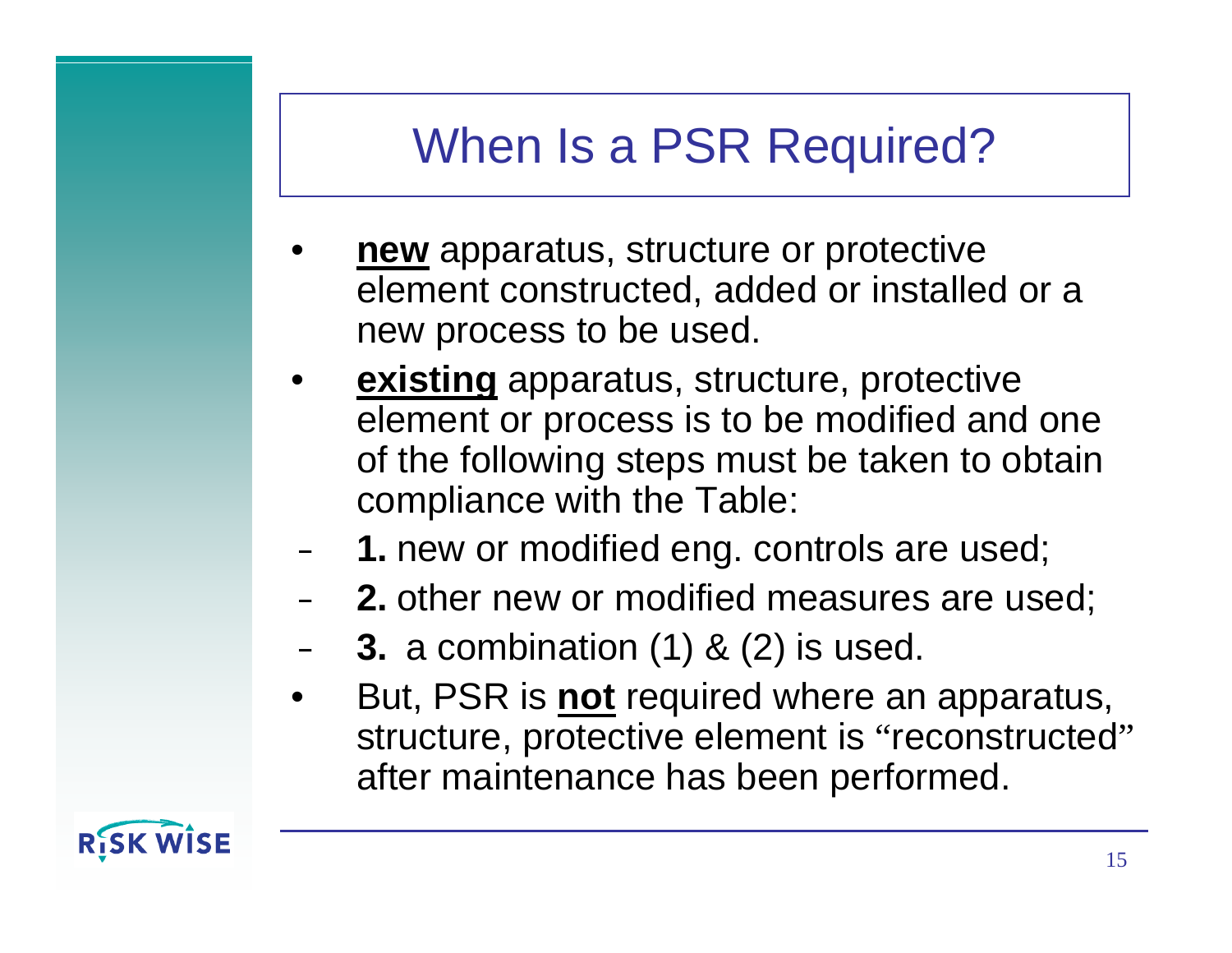#### Who can conduct a PSR?

- **For items 1 through 7,** a Professional Engineer
- **For item 8,** a Professional Engineer **or**<sup>a</sup> person who possesses special expert or professional knowledge appropriate to assess any potential or actual hazards. e.g., Certified Industrial Hygienist (CIH) or Registered Occupational Hygienist (ROH) ".

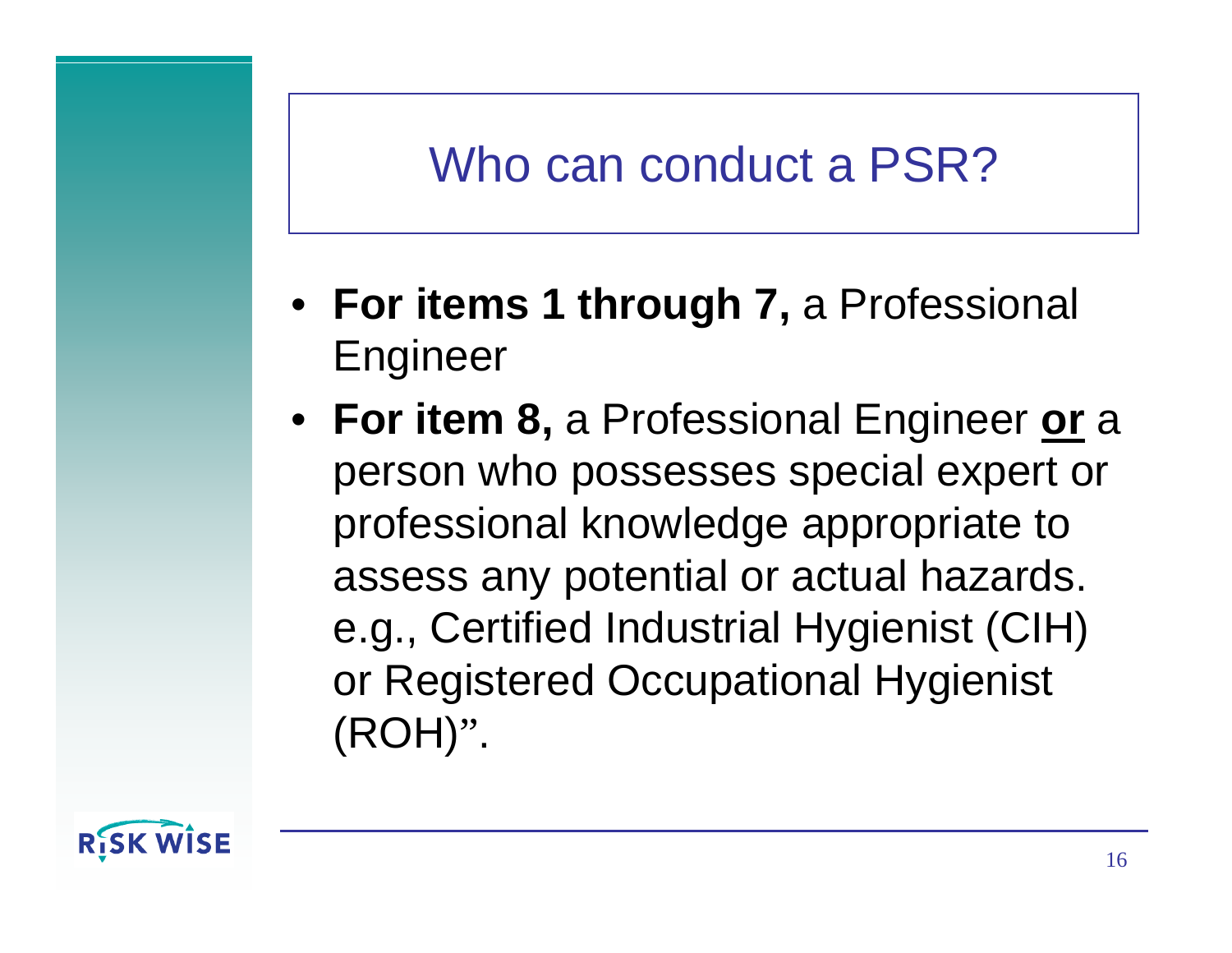#### What must the PSR Report Include?

- • Details of measures that must be taken toachieve compliance with the specified provisions of Table 1 Items. Reference to any standards, specifications, calculations, risk analyses upon which the Pre-Start Health and Safety Review is based.
- • If testing is required, details of measures to protect the health and safety of workers.
- • Details of the structural adequacy of the apparatus or structure if item 3 or 7 of Table 1 applies.
- • The date and signature of the person performing the PSR. Engineers must also seal.

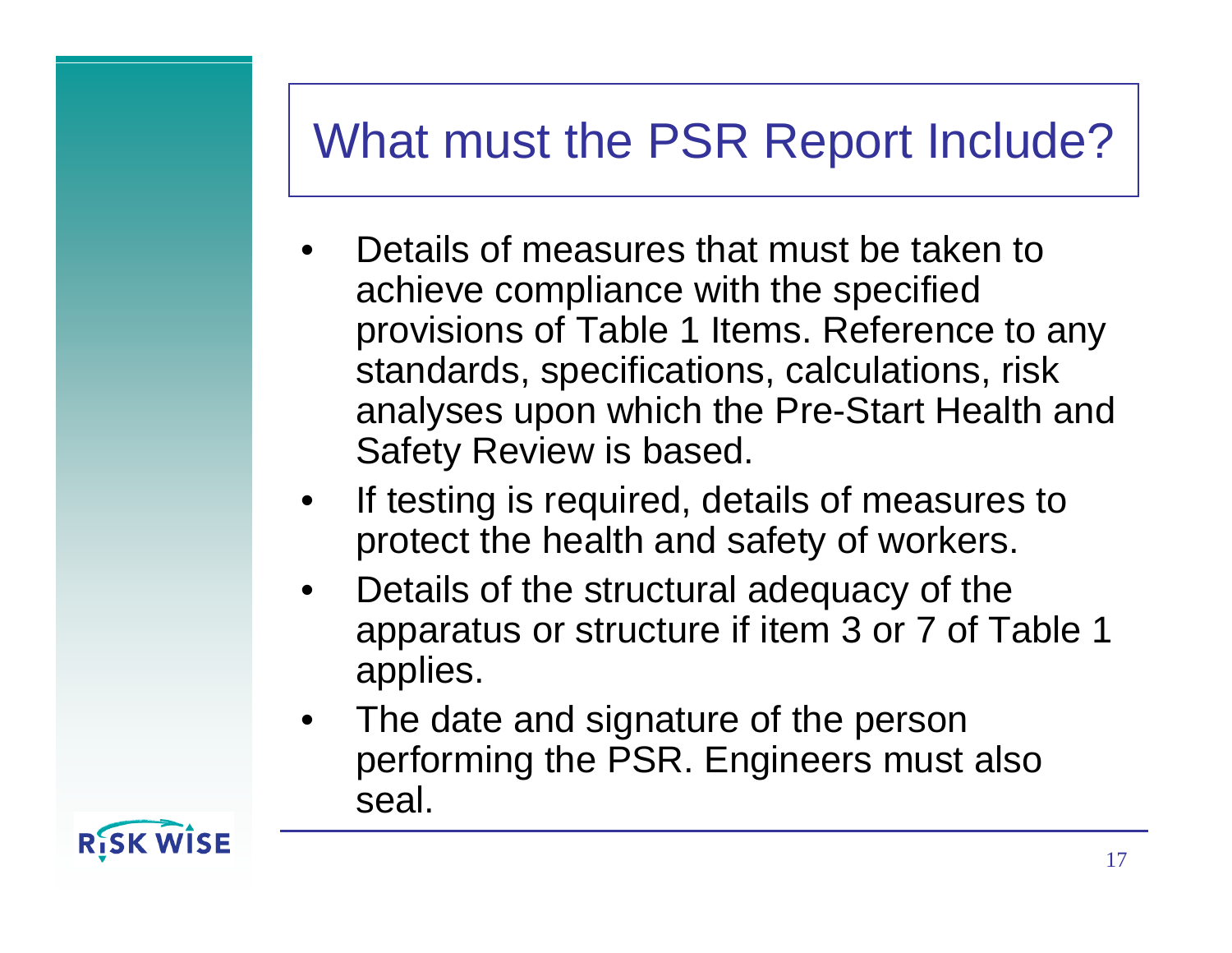## Document!

#### If it ain't written IT DON'T EXIST!

#### Document:

- Scope of work
- Assumptions
- Restrictions
- Understanding and agreements
- References
- EVERYTHING!

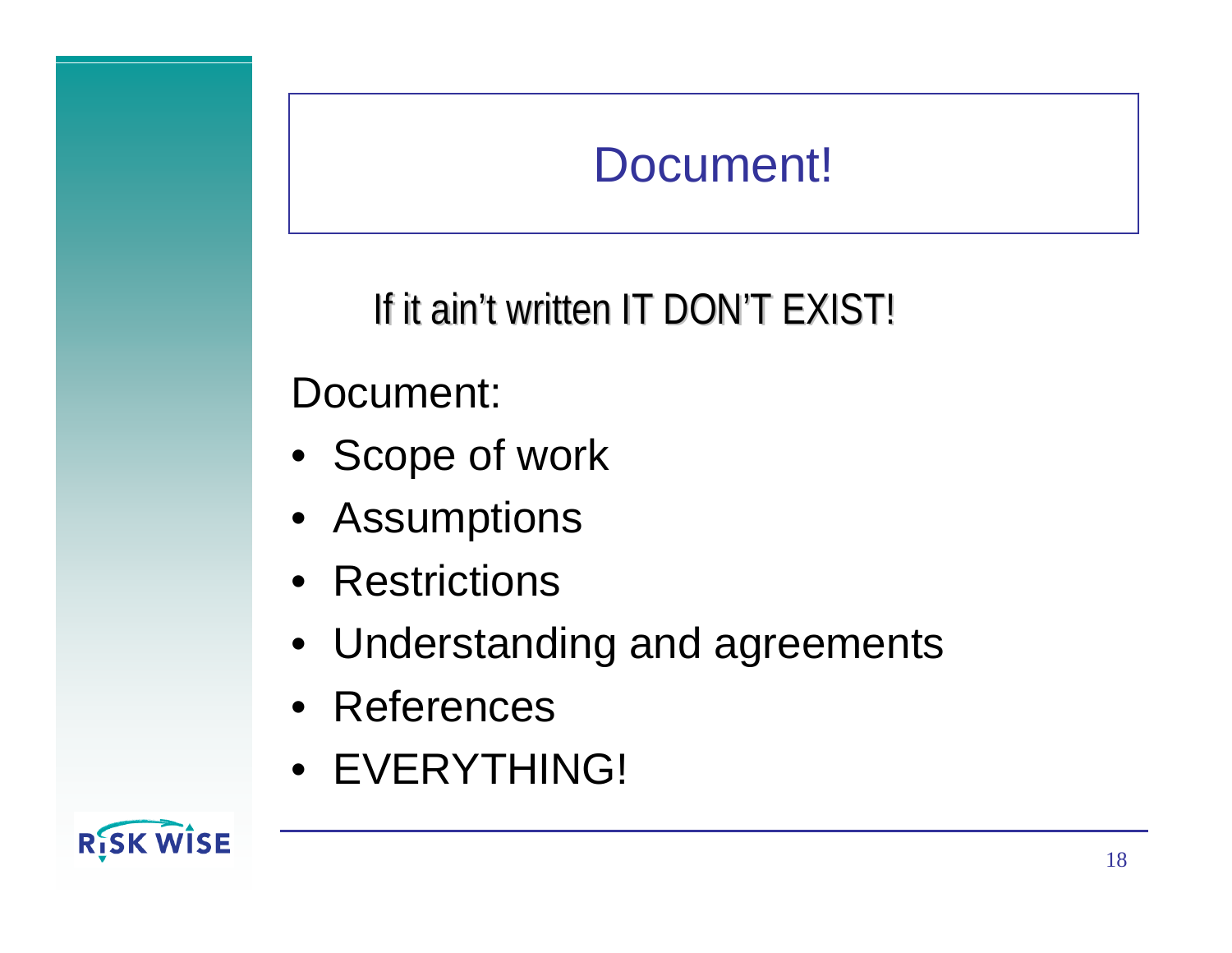# When is the PSR Complete?

- When all the measures identified in the PSR have been taken and the apparatus, structure or protective element is put into production.
- If the owner, lessee or employer does not take all of the measures specified in the PSR, they must notify the JHSC of what alternate measures have beentaken to comply with the relevant provision of the regulation.
- Any alternate measures are to be the same type

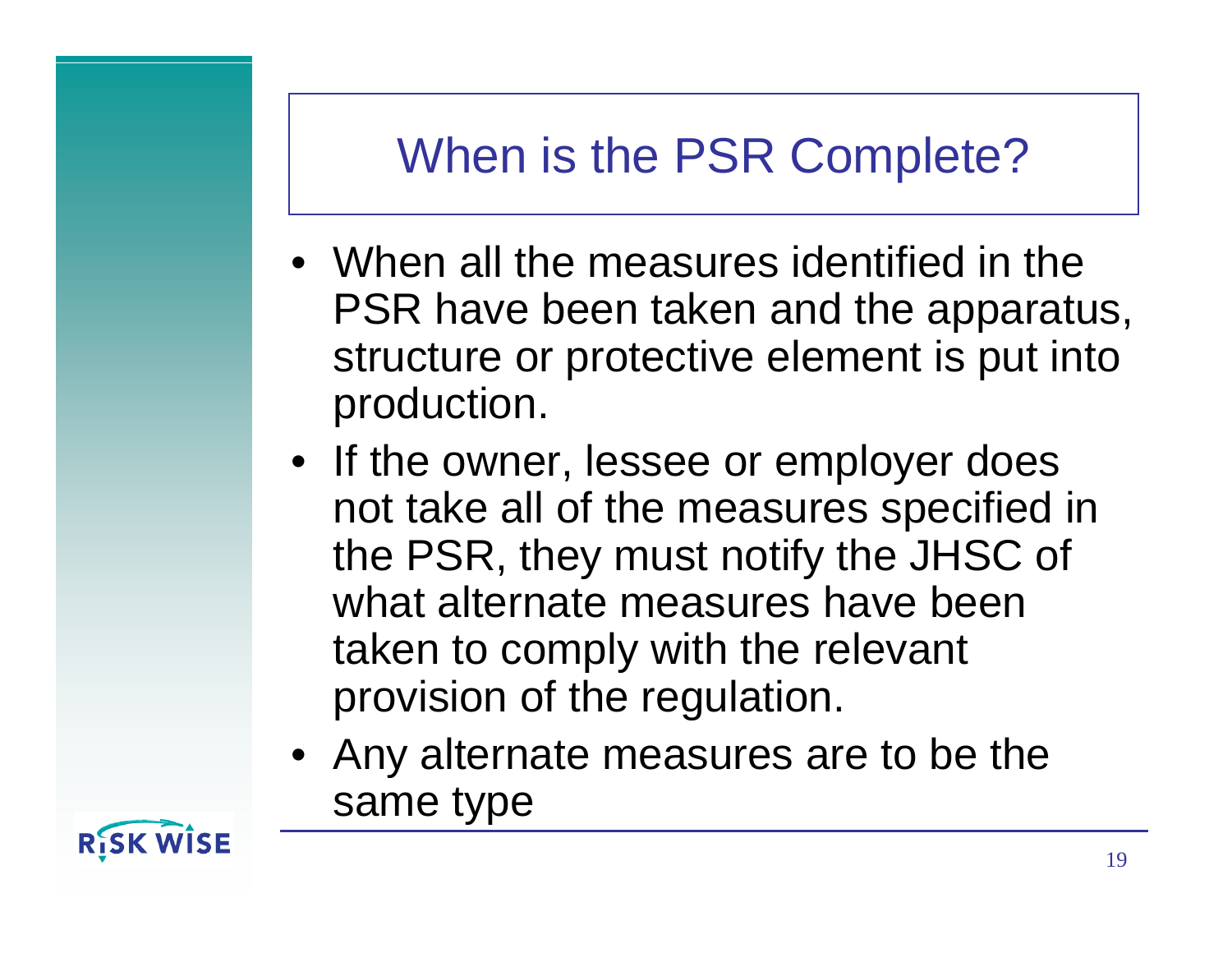#### About Equivalency:

- The alternate measure taken must provide **equal or greater protection** than the measure prescribed by the engineer in the PSR.
- A physical device can only be substituted with another physical device, NOT with a procedure or any other type of administrative control.

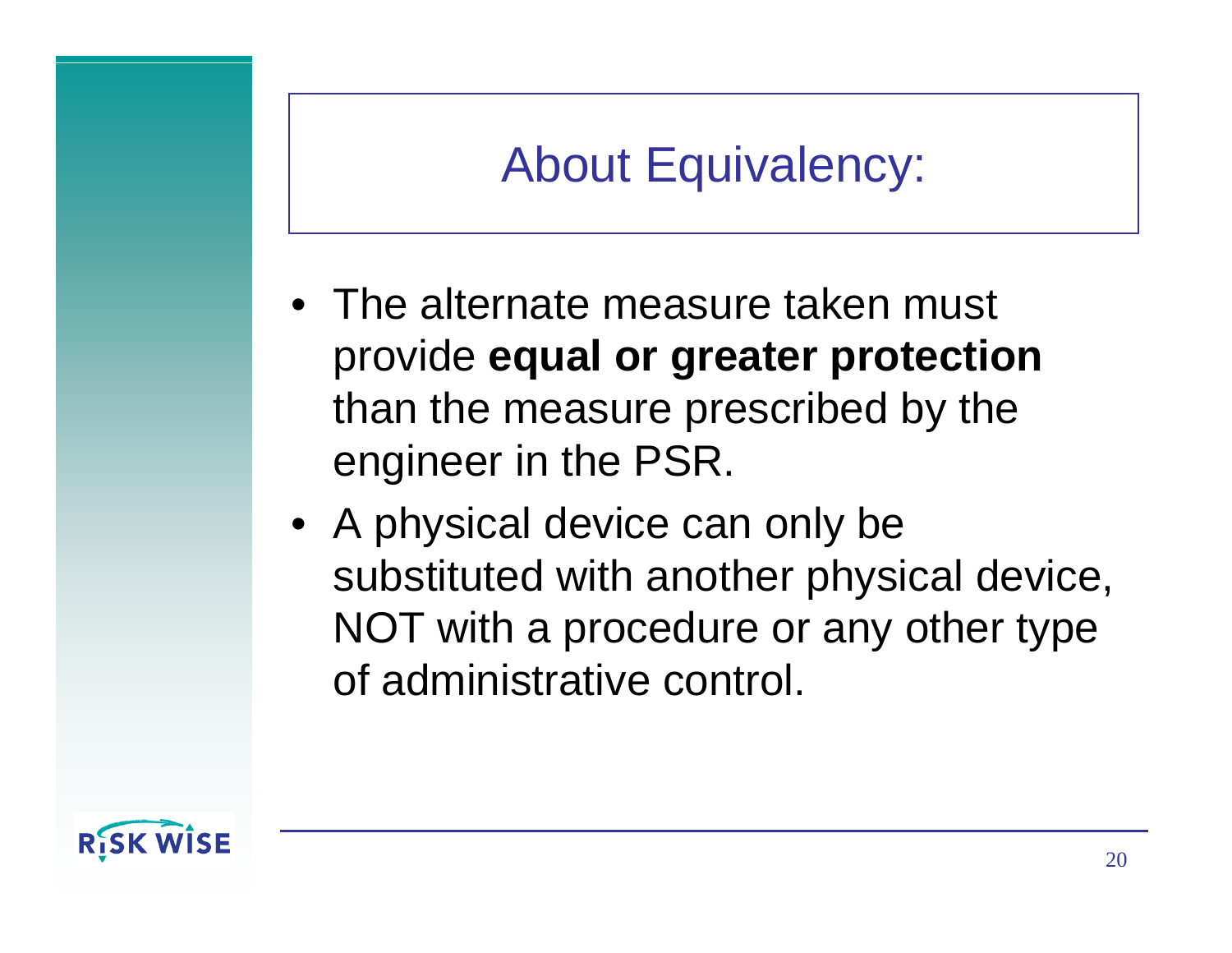# Who gets a Copy of the PSR?

- The engineer must provide the PSR report to the employer, owner or lessee whose responsibility it is to obtain the report.
- The employer, must provide a copy to the JHSC *before* the equipment or process can be used or operated following the installation, modification or construction.
- A copy (of the PSR or exemption documentation) must be maintained on the premises, along with any supporting documentation.
- Must be available for review by the JHSC and a Ministry of Labour inspector.

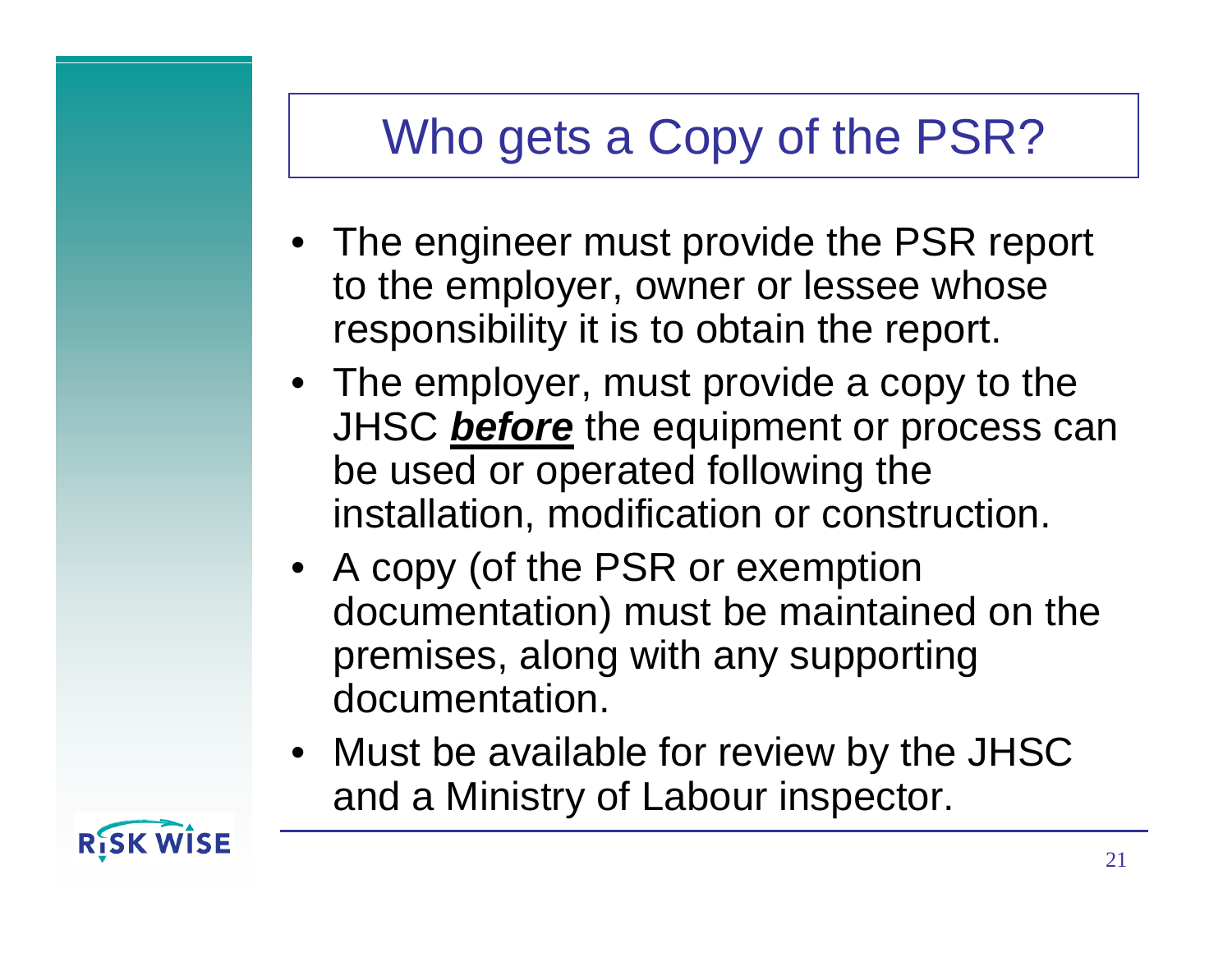# Are Exemptions Possible?

- There are exemptions in certain cases if documentation is available establishing that the Apparatus or Protective Element was manufactured and installed **in accordance with current applicable standards**.
- If an exemption is possible, then it is necessary to maintain the documents that support the exemption for as long as the equipment or process is used in the workplace.
- For table items 1, 5, 6, and 8, exemptions are **not** possible.

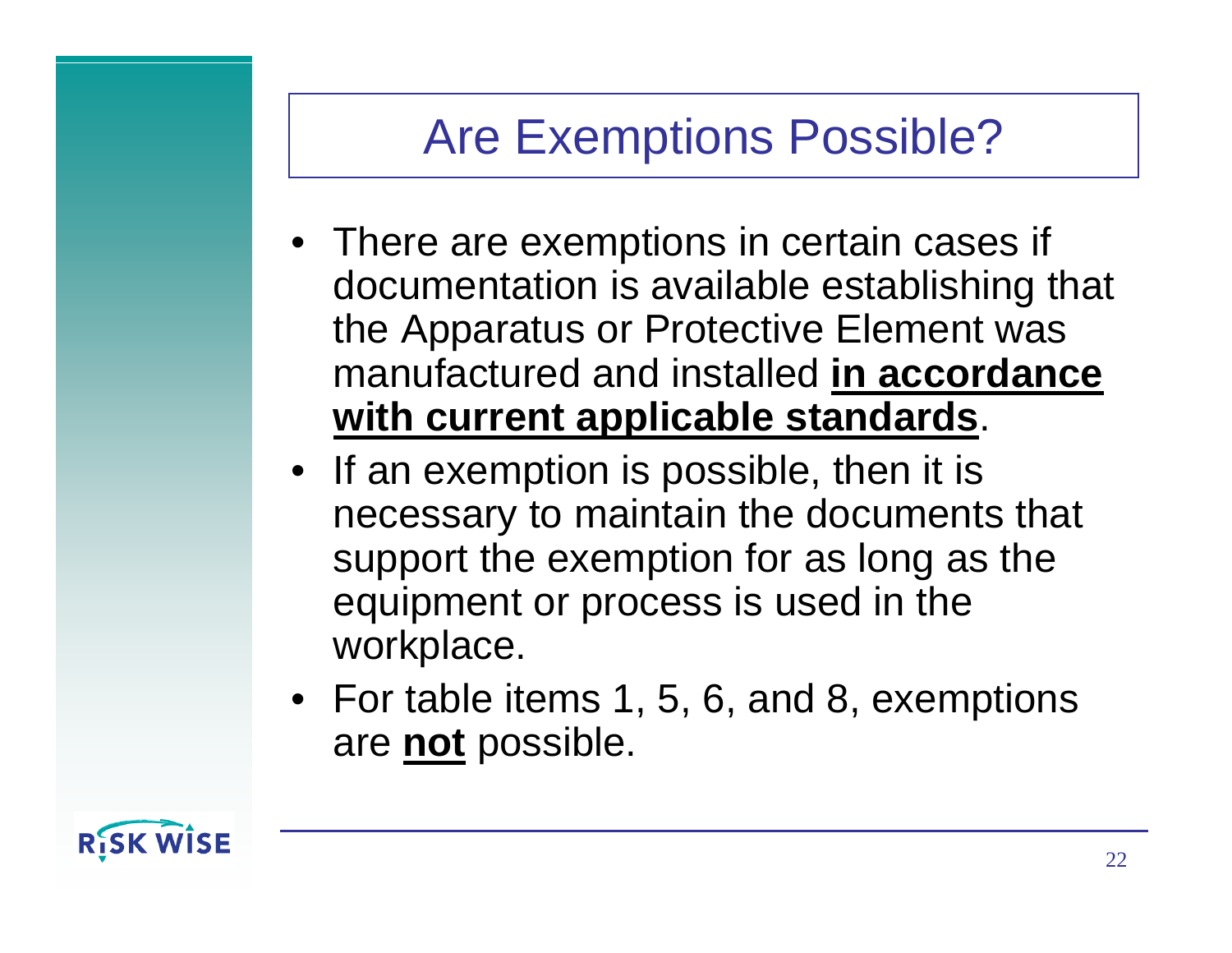#### Due Diligence and the PSR

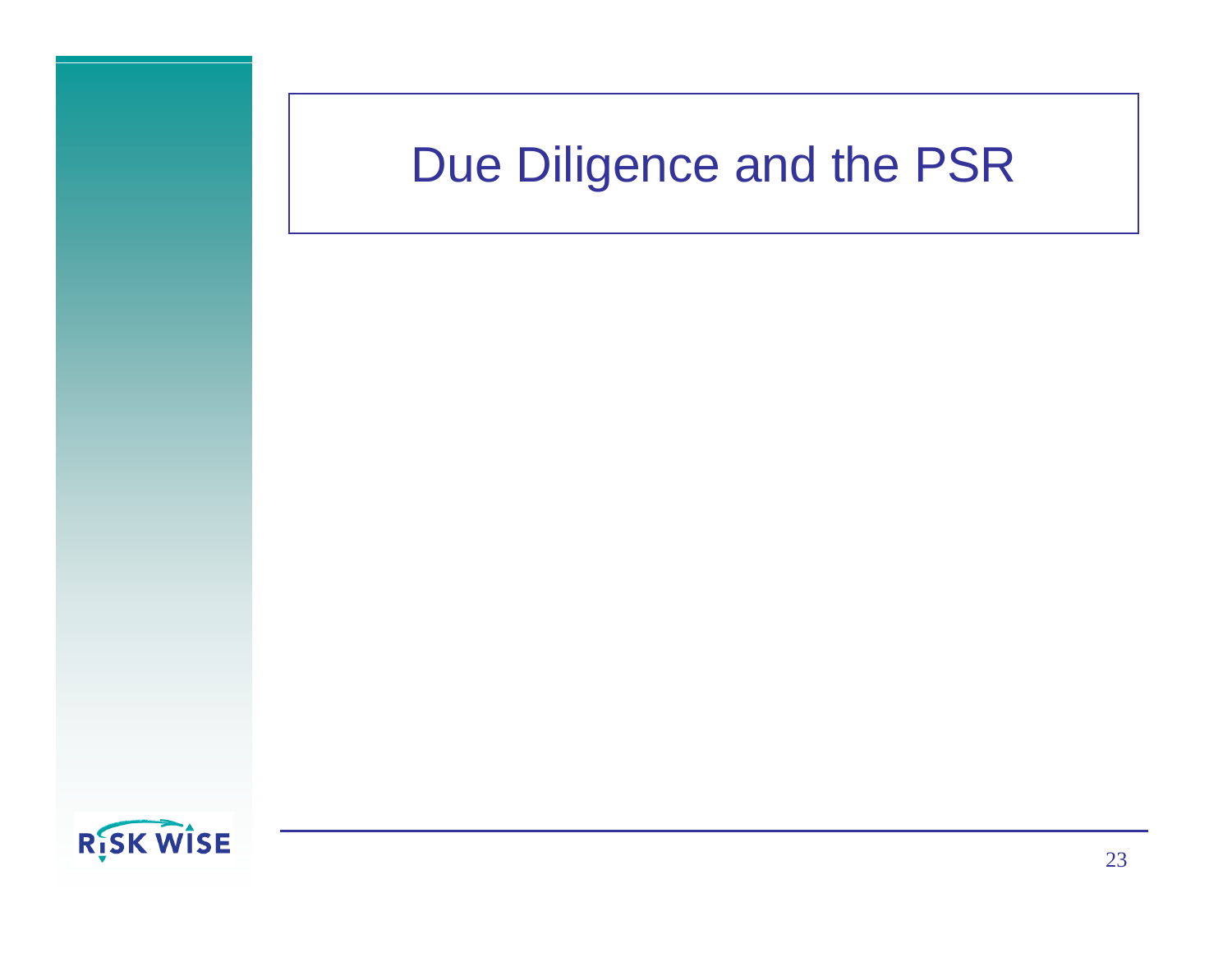# Professional Engineers Act

Professional Misconduct:

- negligence
- failure to make reasonable provision for safeguarding of life/health
- failure to make responsible provision for complying with applicable statutes
- undertaking work that engineer is not competent to perform, based on training/experience

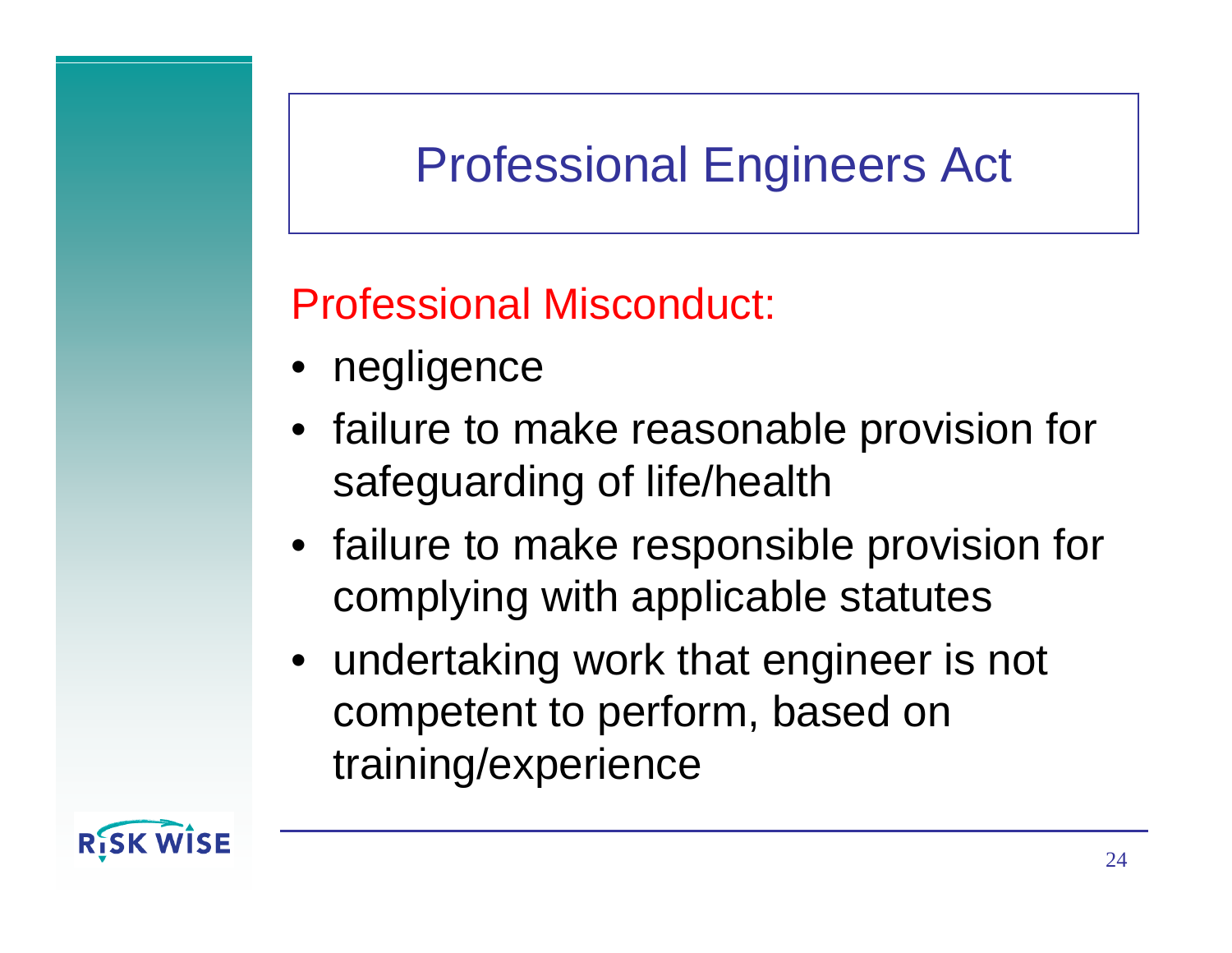#### Occupational Health and Safety Act

### Section 31(2):

"…a professional engineer as defined in the *Professional Engineers Act* contravenes this Act if, as a result of his or her advice that is given or his or her certification required under this Act that is madenegligently or incompetently, a worker is endangered"

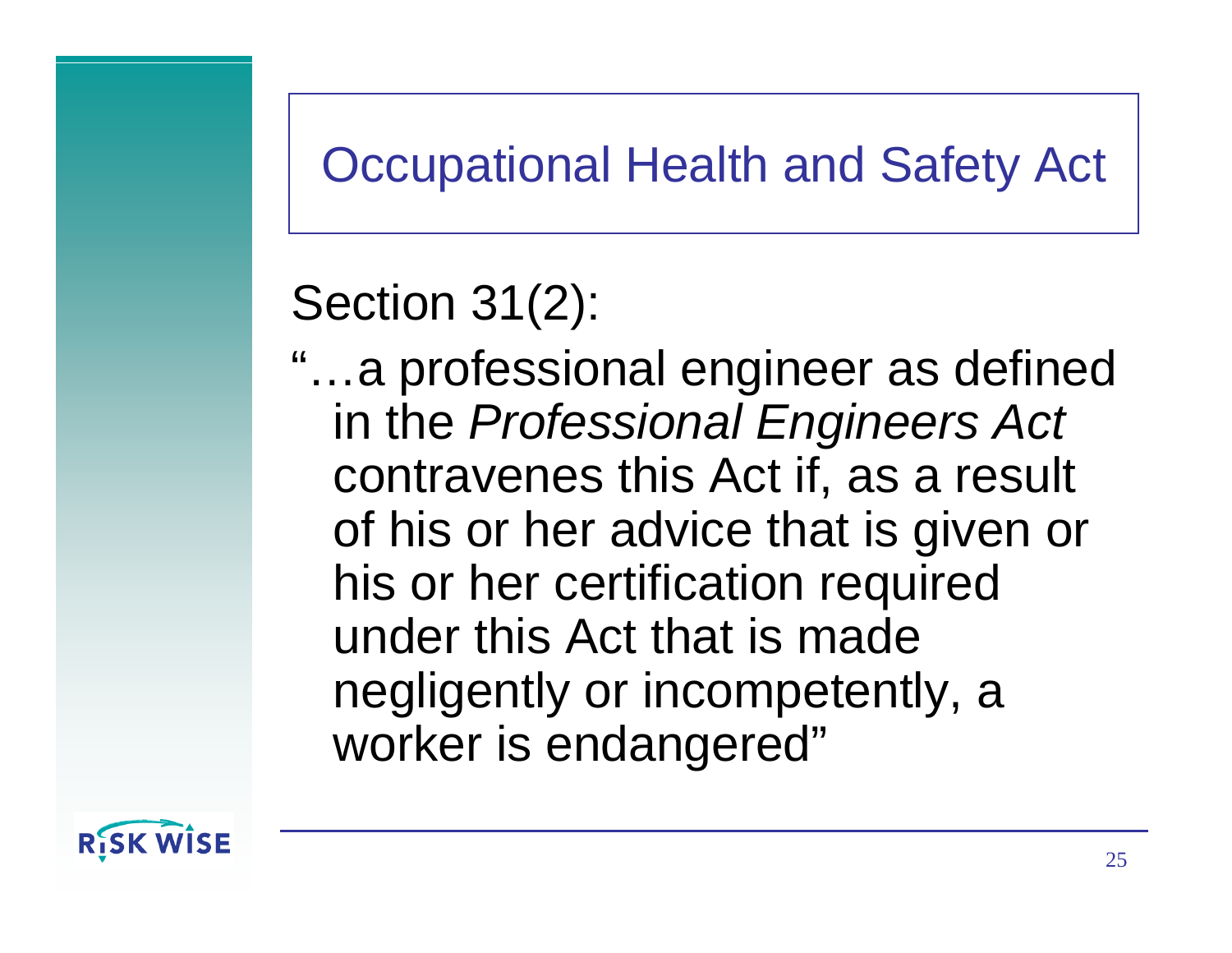#### Occupational Health and Safety Act

Section 66. (1)

"Every person who contravenes or fails to comply with,

- (a) a provision of this Act or the regulations;
- (b) an order or requirement of an inspector or a Director; or

(c) an order of the Minister,

is guilty of an offence and on conviction is liable to a fine of not more than \$25,000 or to imprisonment for a term of not more than twelve months, or to both"

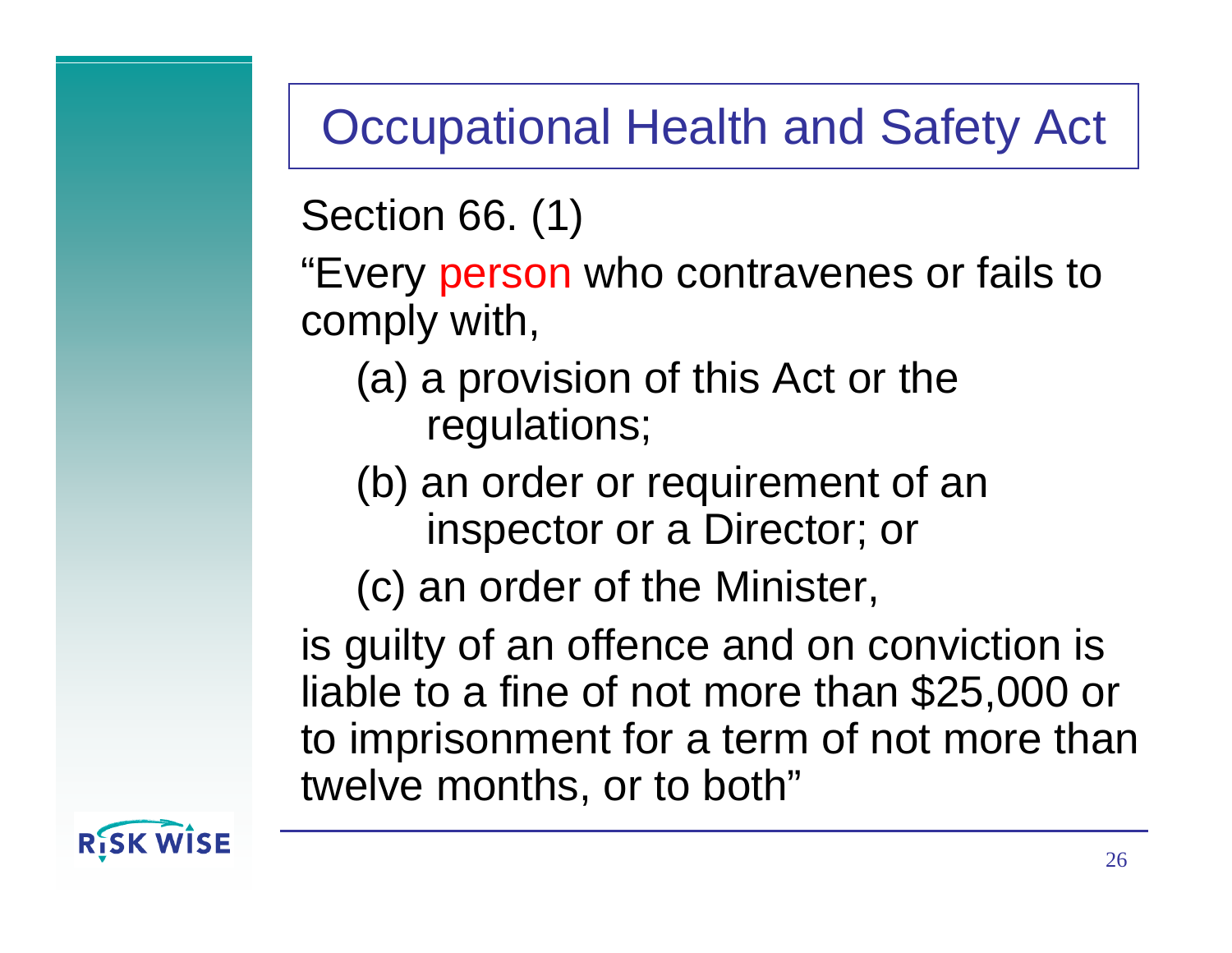#### The PSR falls fits into a PSM system

- $\checkmark$ THE RIGHT ATTITUDE
- $\checkmark$ **KNOW YOUR OPERATION**
- $\checkmark$ REDUCE YOUR HAZARDS
- $\checkmark$ KNOWLEDGE AND SKILL ARE KEY
- $\checkmark$ **TAKE CHARGE OF CHANGE**
- $\checkmark$ PROTECT YOURSELF
- $\checkmark$ LEARN FROM MISTAKES
- $\checkmark$ BE A GOOD CITIZEN
- $\checkmark$ ONCE IS NOT ENOUGH

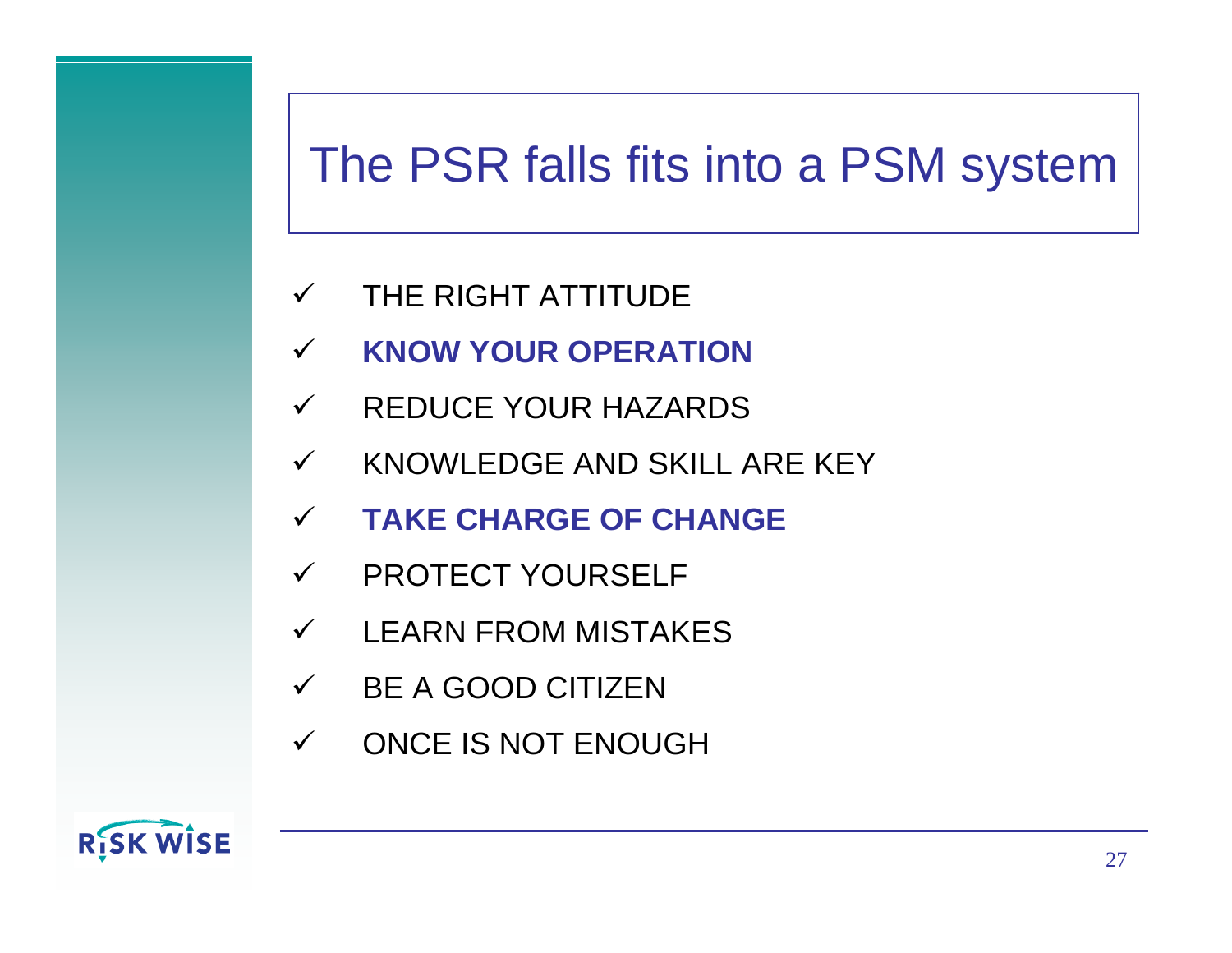#### Some observations on the state of PSRs in Ontario are:

- There is a wide range of scope/quality in the PSR reports being provided. Complaints should be addressed to PEO
- Many practicing engineers who are being asked to conduct PSRs are not familiar with OHSA andregulations for Industrial Establishments, hazard analysis methods, relevant codes and standards
- Many engineers are concerned about due diligence. For complex systems, it is advisable to take a team approach
- The PSR legislation is proactive. This is a major cultural change from looking upon safety as a regulated obligation to realizing the opportunity the PSR provides for business benefits

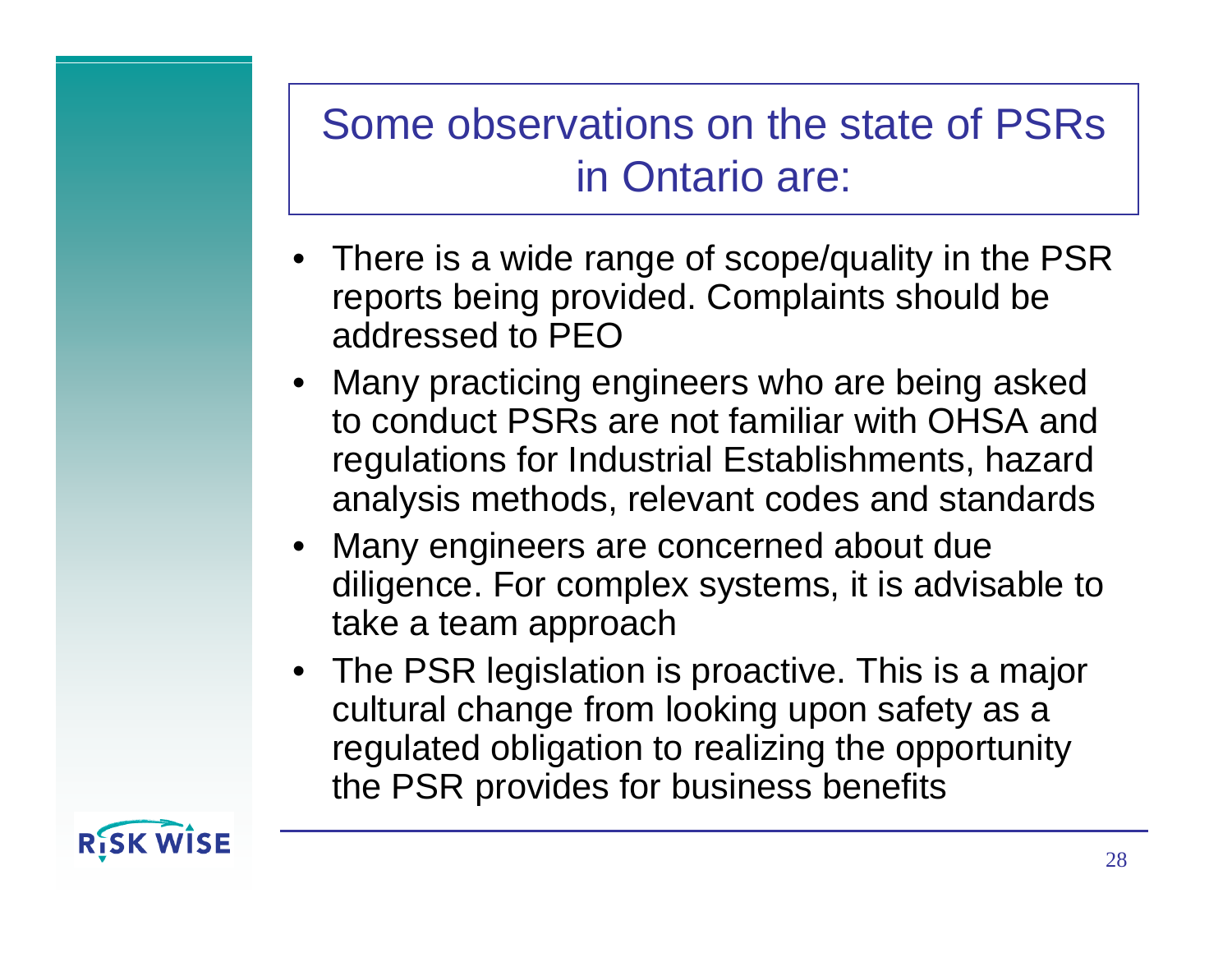# OSPE's Course on PSR

- Introduction
- The PSR Regulation
- Knowing When a PSR is Required
- •Navigating the PSR Process
- Codes & Standards
- • Due Diligence Requirements & Best Practices for PSR
- Hazard Analysis Methods
- •Risk Assessment
- •Workshop